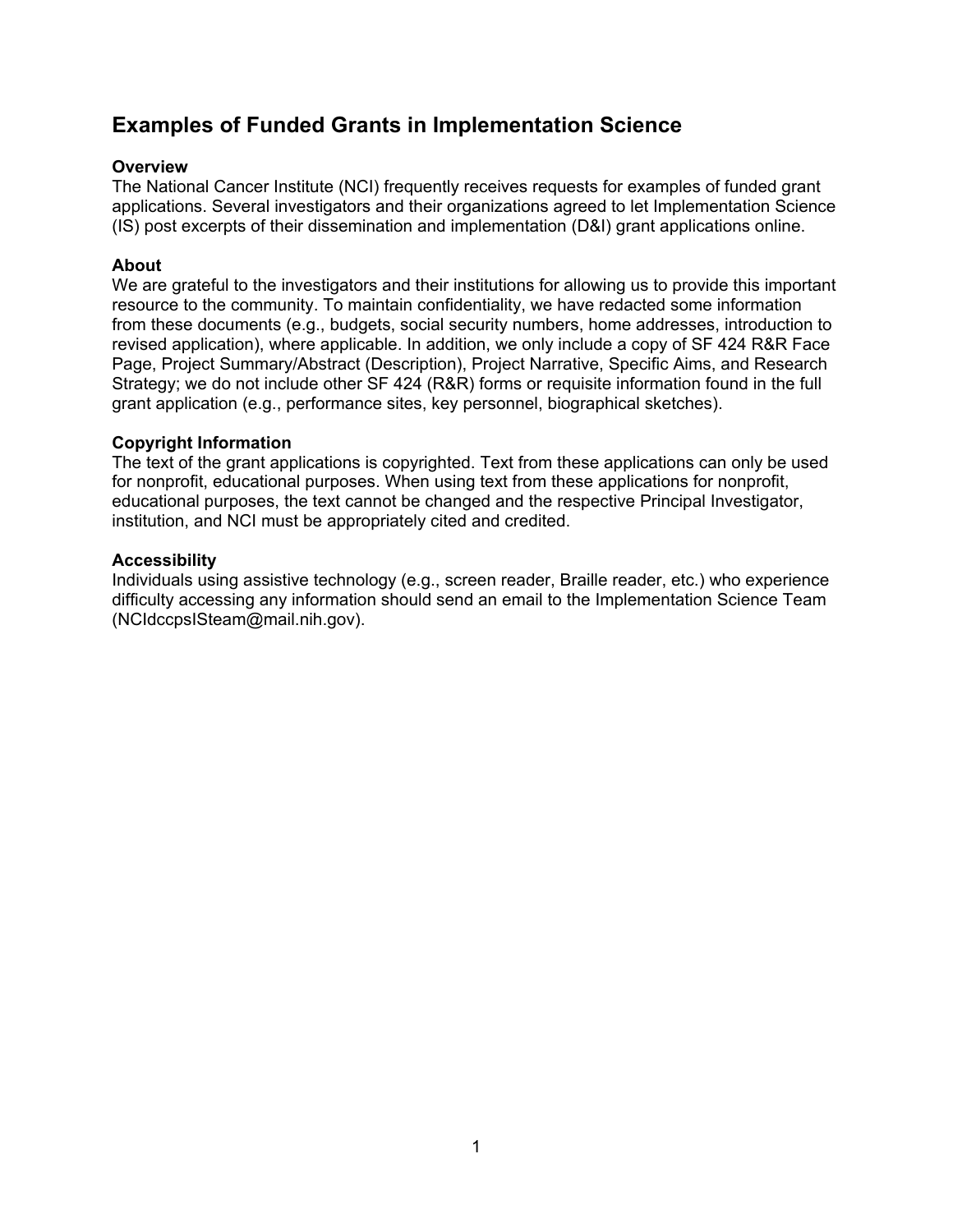# **424 R&R and PHS-398 Specific**

# **Table Of Contents**

<span id="page-1-0"></span>

| Examples of Funded Grants in Implementation Science |    |  |  |  |  |
|-----------------------------------------------------|----|--|--|--|--|
| <b>Table Of Contents</b>                            | 2  |  |  |  |  |
| SF 424 R&R Face Page                                | 3  |  |  |  |  |
| <b>Project Summary</b>                              | 4  |  |  |  |  |
| <b>Project Narrative</b>                            | 5  |  |  |  |  |
| <b>Specific Aims</b>                                | 6  |  |  |  |  |
| <b>Research Strategy</b>                            | 7  |  |  |  |  |
| References                                          | 22 |  |  |  |  |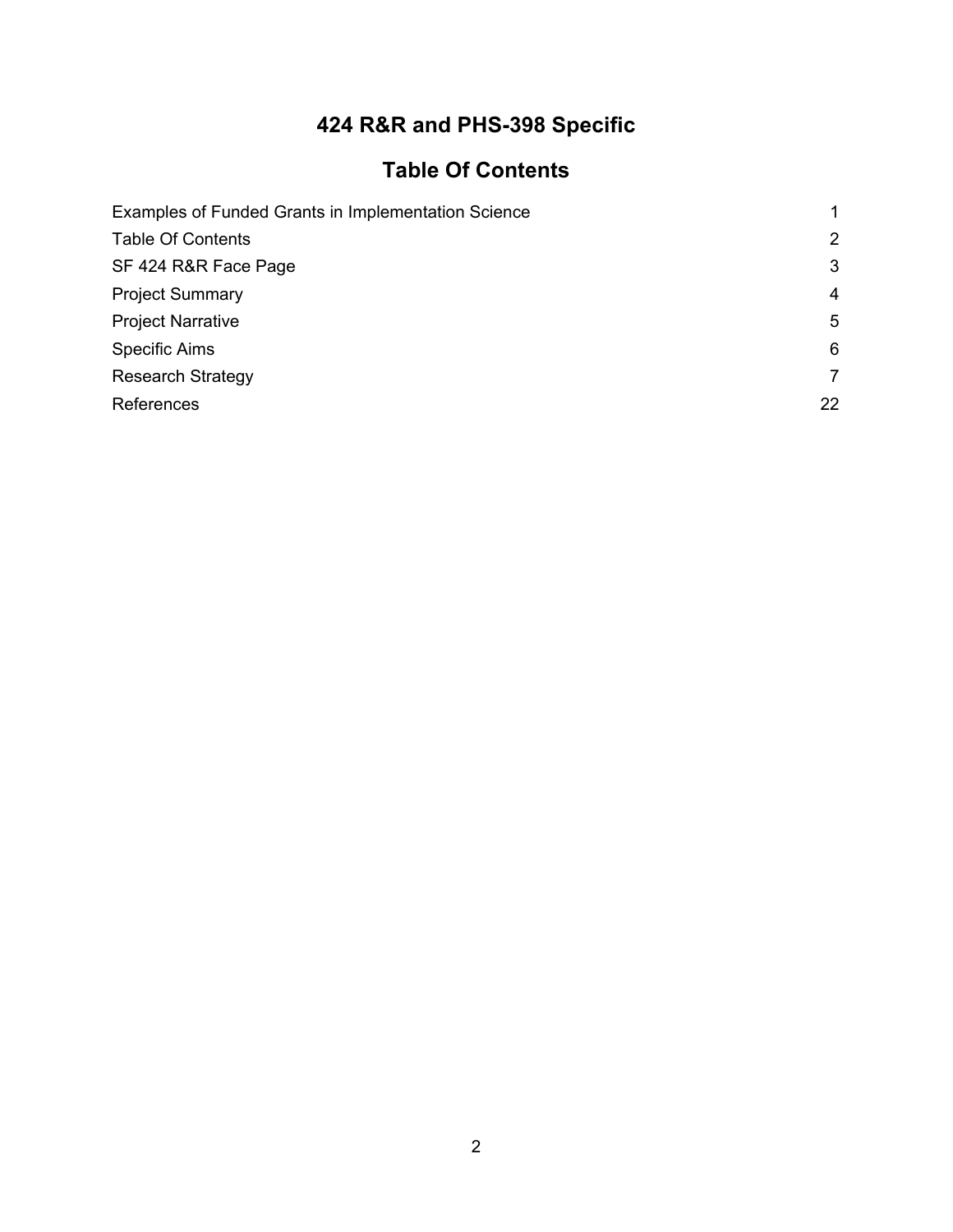# **SF 424 R&R Face Page**

<span id="page-2-0"></span>**PI:** Rahm, Alanna K

**Grant Number:** 1 R01 CA211723-01A1

**Title:** Implementing Universal Lynch Syndrome Screening across Multiple Healthcare Systems:

Identifying Strategies to Facilitate and Maintain Programs in Different Organizational Contexts

**FOA:** PAR16-238

**FOA Title:** DISSEMINATION AND IMPLEMENTATION RESEARCH IN HEALTH (R01)

**Organization:** GEISINGER CLINIC

**Department:** Genomic Medicine Institute

**Senior/Key Personnel:** Alanna Rahm Ph.D

**Organization:** GEISINGER CLINIC

**Role Category:** PD/PI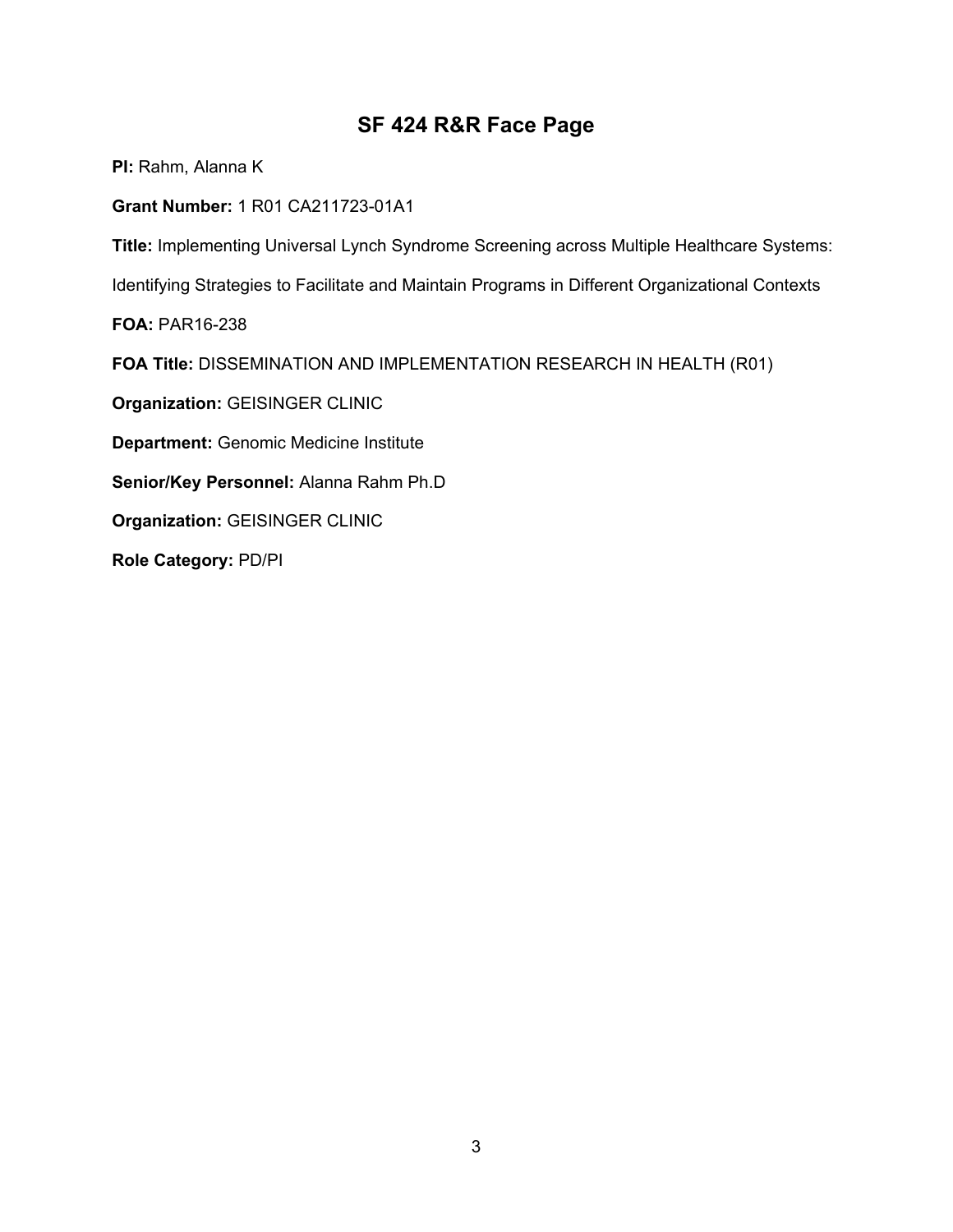# <span id="page-3-0"></span>**Project Summary**

Lynch syndrome (LS) is the most common form of inherited colorectal cancer risk. People with Lynch syndrome are also at increased risk for endometrial, ovarian, gastric, small bowel, and renal cancers. Importantly, well-established clinical guidelines with strong evidence exist for cancer treatment, screening, and prevention in individuals with LS. Identification of individuals with LS is accomplished through a variety of techniques, including family and medical history evaluation, computational models, or tumor testing. The systematic screening of all colorectal tumors for LS was first recommended by the Evaluation of Genetic Application in Practice and Prevention (EGAPP) working group in 2009 and has been designated high priority by the National Academies of Science, Engineering, and Medicine working group and by the Blue Ribbon Panel. The potential public health impact to reduce cancer morbidity and mortality of this intervention supports this priority, as effective implementation of LS screening will help meet the goals of the Cancer Moonshot as well as demonstrate the promise of precision medicine. Currently, implementation of LS screening in healthcare systems remains suboptimal for a variety of reasons. LS screening involves the coordination of multiple departments and individuals across an organization, which is often difficult in large, complex, healthcare systems. Therefore, the overarching goal of this project is to utilize tools from implementation science to describe, explain, and compare decision making and other variations in LS screening implementation across multiple healthcare systems to create and evaluate in a real world setting an organizational toolkit to facilitate implementation of LS screening. Our specific aims are to (1) Describe variation in LS screening implementation across multiple healthcare systems; then (2) Explain practice variation and determine factors associated with optimal implementation; and (3) Determine the relative effectiveness, efficiency, and costs of different LS screening protocols by healthcare system; and finally to (4) Develop and test in a natural environment an organizational toolkit for LS screening. This toolkit will enable effective implementation of LS screening programs; ultimately preventing needless suffering of patients and their family members from preventable cancers, decreasing waste in healthcare system costs, and informing strategies to facilitate the promise of precision medicine.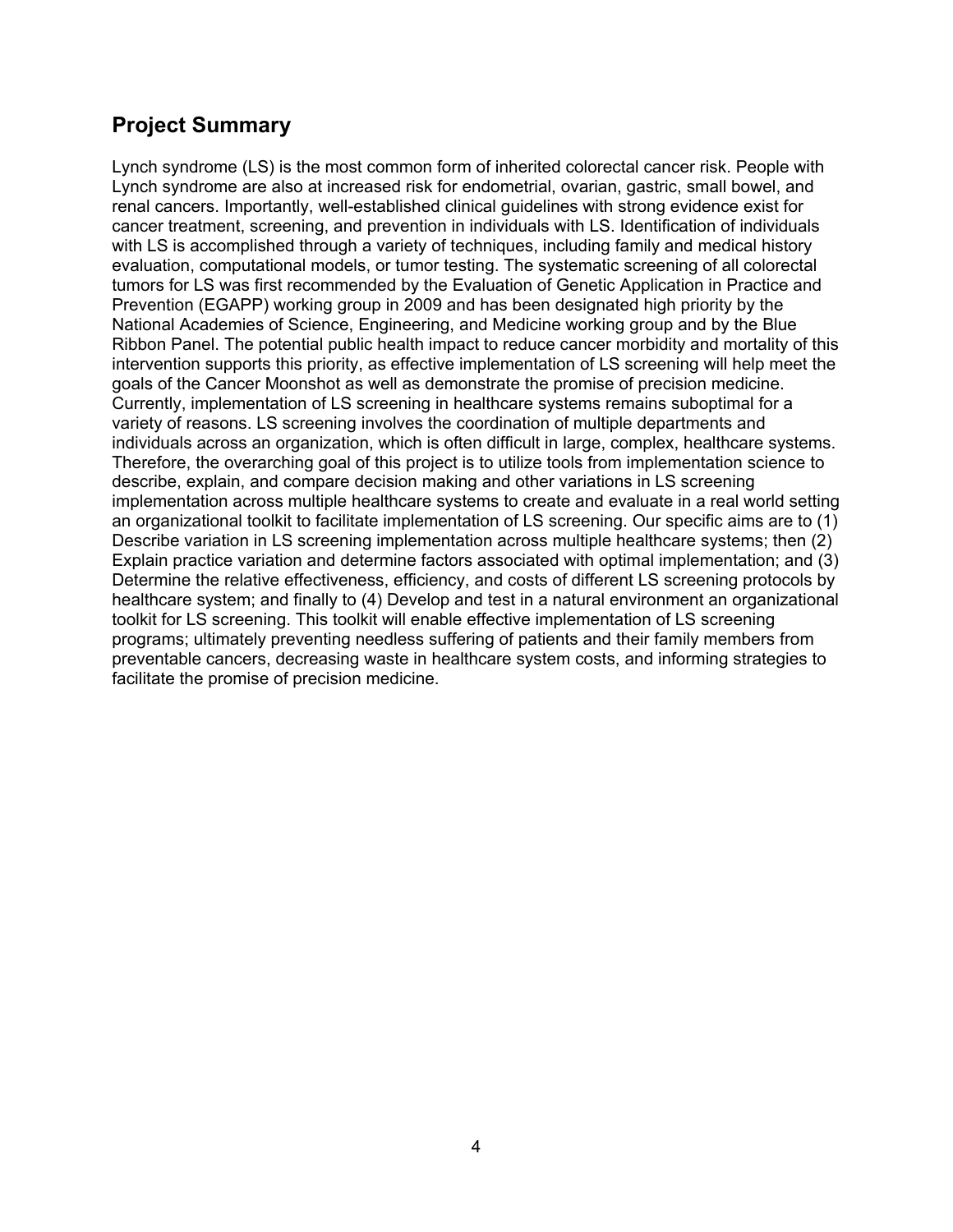# <span id="page-4-0"></span>**Project Narrative**

The overarching goal of this project is to create an organization-level toolkit for implementing, maintaining and improving Lynch syndrome (LS) screening by using tools from implementation science to describe, explain, and compare decision making and other variations in LS screening implementation across multiple healthcare systems. We will accomplish this through analyzing variation in LS screening implementation across diverse healthcare systems, estimating costs of different protocols by healthcare system, synthesizing this information into an organizational implementation toolkit, and testing the toolkit within the healthcare systems. This model will enable more effective and efficient implementation of LS screening; ultimately preventing needless suffering of patients and their family members from preventable cancers, decreasing waste in healthcare system costs, and informing strategies to facilitate the promise of precision medicine.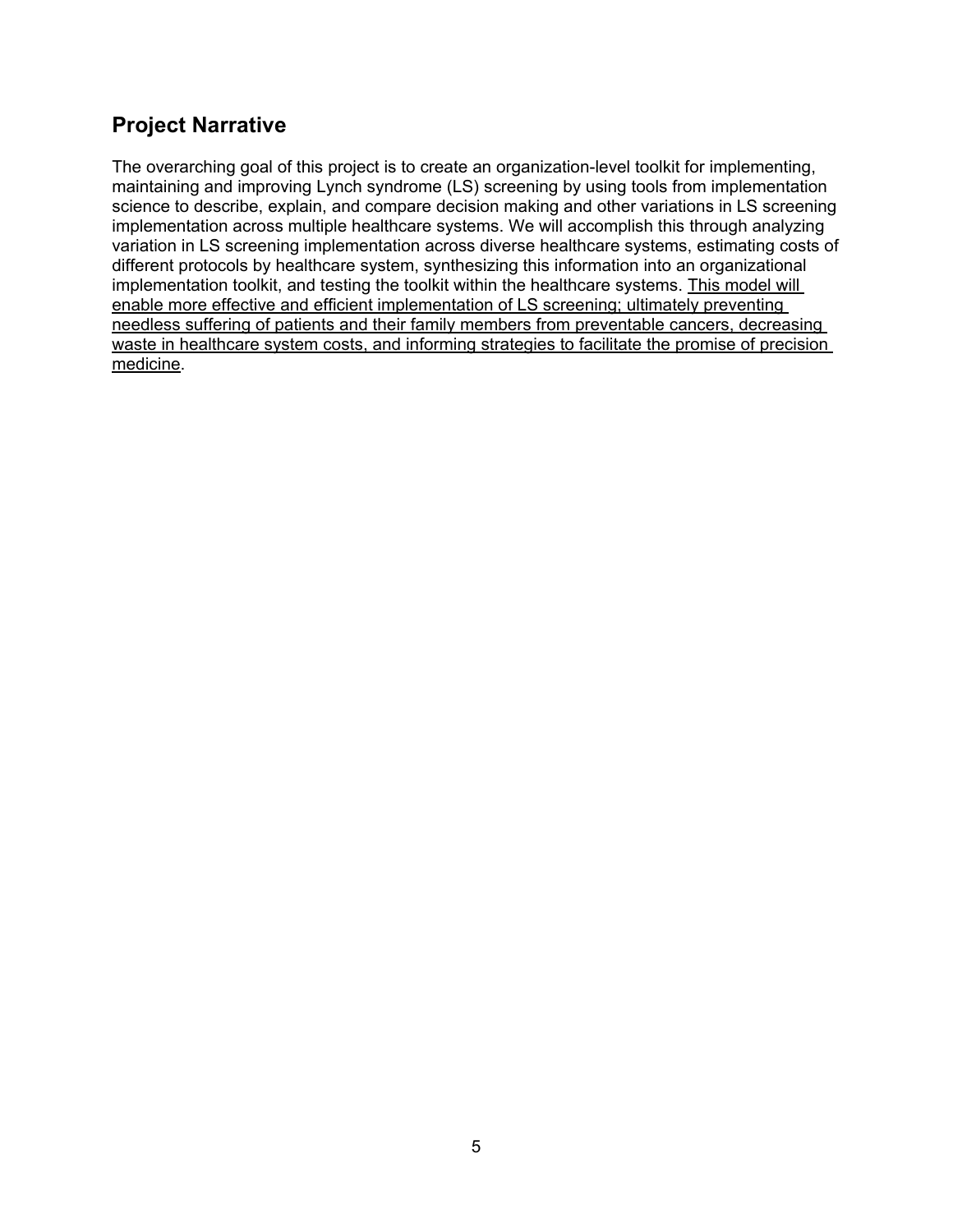# <span id="page-5-0"></span>**Specific Aims**

The goal of precision medicine is to improve individual health outcomes by tailoring healthcare based on genomic and other relevant information<sup>1</sup>. One such example is the use of systematic tumor screening to identify all patients newly diagnosed with colorectal cancer whose cancer may be related to Lynch syndrome (LS)<sup>2,3</sup>. Estimates suggest about one million people in the US have LS, of which only about 2% are aware<sup>4,5</sup>; therefore, most are not receiving life-saving surveillance and treatment. LS screening includes evaluating tumors for mismatch repair gene deficiency and offering genetic counseling and confirmatory germline genetic testing to individuals who screen positive. LS screening is one of the first cost-effective<sup>6,[7](#page-21-7)</sup> genomic medicine interventions with top-tier evidence<sup>8</sup> for reducing cancer morbidity and mortality and improving quality of lif[e9.](#page-21-9) **In September, 2016 the Blue Ribbon Panel Report recommended LS screening as a high priority intervention with the potential to achieve the goals of the Cancer Moonshot**[4.](#page-21-4)

Implementation of new technologies into clinical practice, however, is challenging<sup>10,11</sup>. Contextual factors such as organization mission, organization structure, economic impact, providers, and patient population, all influence implementation decisions in healthcare systems<sup>12-14</sup>. Therefore, analysis of these contextual factors and their effects is critical to our understanding of variability in implementation<sup>15-18</sup>. The Consolidated Framework for Implementation Research (CFIR) is designed to guide multi-level evaluation of implementation, and has been used successfully to evaluate variation in program implementation<sup>16,19</sup>. The CFIR, along with Qualitative Comparative Analysis (QCA), can identify which implementation strategies are more likely to work under which circumstances; resulting in an organizational toolkit for implementing complex interventions in complex health care delivery systems<sup>20-24</sup>.

Implementing LS screening involves multiple stakeholders and customization to local contextual factors such as individual organizational processes, patients, and costs. Because LS screening is infrequently and inconsistently implemented, there is poor understanding of how these contextual factors impede or facilitate implementation in healthcare systems and under what circumstances<sup>15,[22,](#page-22-1)[25-](#page-22-2)27</sup>. The goal of this proposal is to utilize the CFIR and other tools from implementation science to describe, compare, and explain variations in LS screening implementation across multiple healthcare systems and create a comprehensive, customizable organizational toolkit for implementing LS screening. Our specific aims are to:

**Aim 1: Describe variations in LS screening implementation across multiple healthcare systems**. Guided by the CFIR, we will conduct interviews with key stakeholders from multiple sites within members of the Healthcare Systems Research Network (HCSRN). We will describe variations in LS screening processes, organizational structure and resources, organizational decision making, and barriers and facilitators related to implementing LS screening as recommended by published guidelines.

**Aim 2: Explain current practice variation and determine factors associated with optimal LS screening implementation**. Through cross-case analysis and Qualitative Comparative Analysis (QCA) guided by the CFIR, examine associations between contextual factors and LS screening implementation to determine factors associated with implementation, maintenance, and improvement. We will conduct analyses to determine factors associated with implementing LS screening or not and analyses to determine factors associated with optimal and sub-optimal implementation across healthcare systems.

**Aim 3: Determine the relative effectiveness, efficiency, and costs of different LS screening protocols**. Using decision analysis models developed from previous work<sup>28,[29](#page-22-5)</sup> and data specific to each healthcare system, we will demonstrate the relative effectiveness and efficiency of various LS screening protocols used by healthcare systems based on their local costs.

**Aim 4: Develop and test in a natural environment an organizational toolkit to facilitate LS screening implementation and improvement**. A draft toolkit will be disseminated to all sites. Additional interviews and analyses will assess utility for facilitating LS screening implementation or improvement.

Through systematic comparison and in-depth analyses of implementation across multiple healthcare systems, this study will create a comprehensive toolkit for organization-level decision-making to facilitate LS screening implementation and improvement and lead to testable hypotheses about associations between specific organizational contextual factors and implementation. This organizational toolkit will enable more effective and efficient implementation of LS screening; ultimately preventing needless suffering of patients and their family members from preventable cancers, decreasing waste in healthcare system costs, and informing strategies to facilitate the promise of other precision medicine initiatives.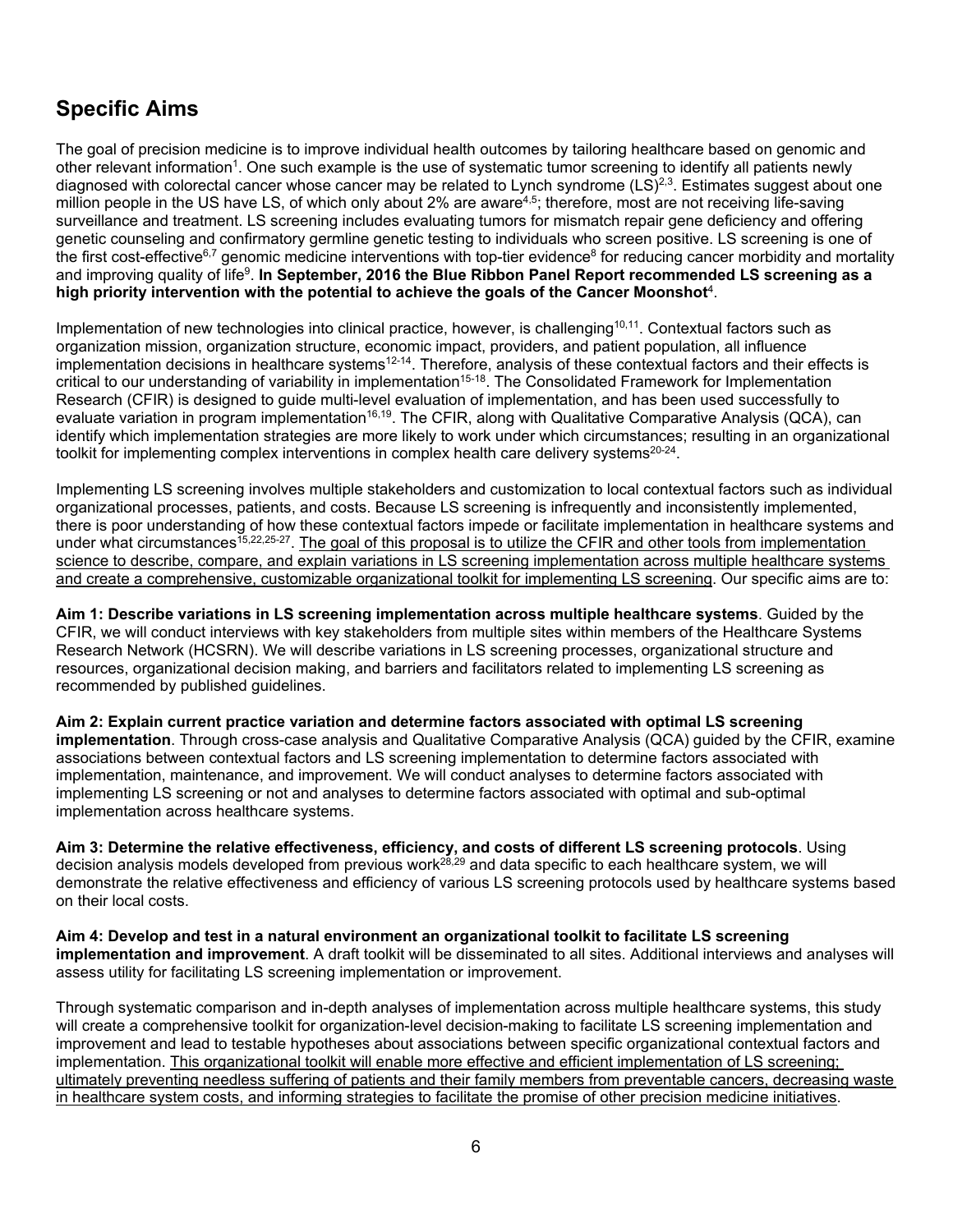# <span id="page-6-0"></span>**Research Strategy**

# **A. BACKGROUND AND SIGNIFICANCE**

**Colorectal cancer (CRC) is the third leading cause of cancer deaths in the US**[30.](#page-22-6) Importantly, colonoscopy is effective for both screening and primary prevention, particularly when those with hereditary risk can be identified and cared for appropriately<sup>30,31</sup>. Lynch Syndrome (LS) is the most common form of inherited CRC risk and includes significant risk for second primary cancer $31,32$ . Cost-effective evidence-based systematic screening strategies to identify CRC patients with LS exist<sup>6,[7,](#page-21-7)[28,](#page-22-4)[29,](#page-22-5)33</sup>, yet this precision medicine approach for cancer prevention is inconsistently (if at all) applied within healthcare systems<sup>15,[22,](#page-22-1)[27,](#page-22-3)34</sup>, resulting in unwarranted suffering and death from preventable cancers in cancer patients and their families $35$ .

**Estimates indicate about one million people in the US have LS<sup>[4](#page-21-4)[,5](#page-21-5)</sup>. LS accounts for 3-5% of all newly** diagnosed CRC $31$ ; yet only about 2% of individuals are diagnosed<sup>5</sup>. Individuals with LS have an increased risk of endometrial, ovarian, gastric, small bowel, and renal cancers, among others<sup>31,32</sup>. Diagnosis is confirmed when a germline genetic mutation is detected in any one of four DNA mismatch repair genes (*MLH1, MLH2, MLH6,* and *PMS2*). Importantly, well-established clinical guidelines with strong evidence exist for screening and prevention of cancers in individuals with  $LS<sup>31</sup>$ . Earlier (prior to population screening age) and more frequent colonoscopies in individuals with LS can reduce CRC risk by 62[%36](#page-22-12) and CRC mortality by 70[%2,](#page-21-2)[37-](#page-22-13)[40.](#page-22-14) Identification of individuals with LS can be accomplished through a variety of techniques, including family and medical history evaluation, computational models, or tumor testing<sup>31,32</sup>. However, clinical and family historybased methods alone, even if optimally applied, fail to identify at least one-third of LS patients<sup>31,41</sup>.

### **Importance of LS screening is recognized by the Blue Ribbon Panel to save lives from cancer**[4.](#page-21-4)

Systematic screening for LS has clear evidence supporting broad implementation in healthcare systems<sup>9</sup>. This "universal" approach was first recommended by the Evaluation of Genetic Application in Practice and Prevention (EGAPP) working group in 2009<sup>2,42</sup>, has CDC-ranked top-tier evidence<sup>8</sup> for reducing cancer morbidity and mortality and improving quality of life<sup>2,9</sup>, is currently recommended by multiple professional organizations<sup>31[,43](#page-23-2)-47</sup>, is endorsed by the National Comprehensive Cancer Network (NCCN)<sup>48</sup>, is an objective of the Healthy People 2020 initiative<sup>3</sup>, and was recently recommended by the Blue Ribbon Panel Precision Prevention and Early Detection Working Group to meet the goals of the Cancer Moonshot<sup>4</sup>. LS screening involves evaluating all CRC tumors for evidence of mismatch repair gene deficiency via immunohistochemistry testing or molecular testing for microsatellite instability. Individuals whose tumors screen positive are then offered confirmatory germline sequencing to diagnose L[S31,](#page-22-7)[32,](#page-22-8)[49.](#page-23-5) For patients with cancer, diagnosis of LS changes surgical options, treatment and medical management, and additional screening and prevention requirements (especially for women). Emerging evidence suggests CRC patients with LS may benefit from treatment with certain immunotherapy options<sup>50</sup>. CRC patients with less than total colectomy have about a 20% risk for metachronous tumors in 10 years and therefore require more frequent screening<sup>31,32</sup>. Likewise, endometrial cancer occurs in 54% of women with LS, a risk that can be significantly reduced (90-100%) with prophylactic surgery $31,40,51$  $31,40,51$  $31,40,51$ .

**Public health impact of LS screening cannot be realized without effective implementation**. First degree relatives of patients with LS are at 50% risk to also have LS, and have an 85% lifetime risk of cancer<sup>31[,32,](#page-22-8)52</sup>. Therefore, the cost effectiveness of LS screening is greatest when cascade testing identifies at-risk relative[s6,](#page-21-6)[7,](#page-21-7)[28,](#page-22-4)[29](#page-22-5)[,53.](#page-23-9) When individuals with cancer are identified through LS screening, they are more likely to follow up with genetic counseling and diagnostic gene sequencing<sup>54,55</sup>. Likewise, evaluation and oversight of LS screening by genetic counselors results in higher patient follow through to gene sequencing<sup>22,56</sup>. However, unless the first individual is identified through effectively implemented LS screening, additional family members cannot be found and overall impact of this precision medicine intervention will be greatly reduced.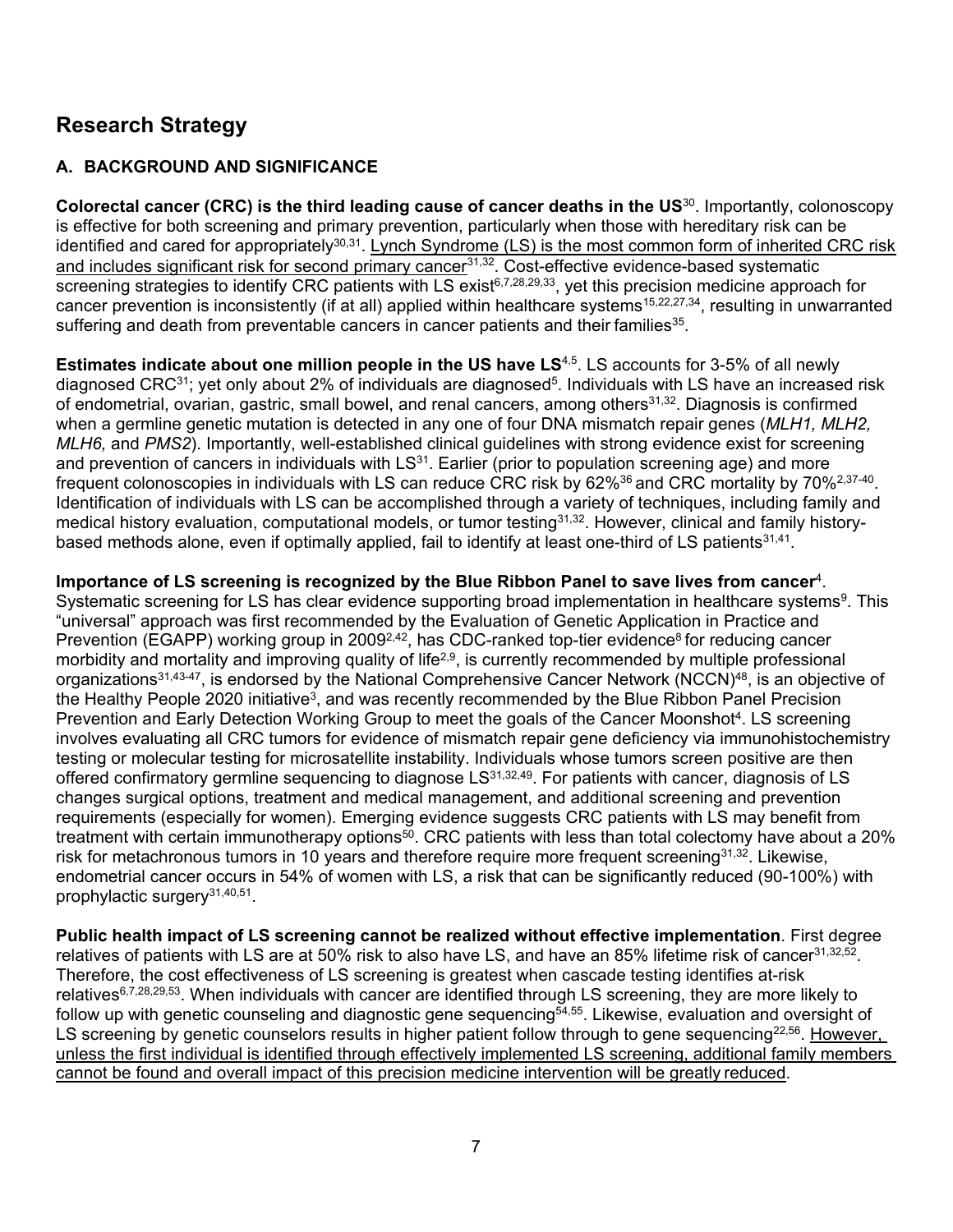**Implementation of LS screening in healthcare systems has been slow<sup>[4](#page-21-4)[,8,](#page-21-8)27</sup>. Only half of all genetic** counselors report LS screening of some type at their institution<sup>57</sup> and more academic medical centers report implementing LS screening than other types of cancer centers<sup>58</sup>. This gap between evidence-based guidelines and their implementation into routine clinical practice is emblematic of one of the most critical issues in healthcare and public health today<sup>25,59</sup>. Therefore, this research proposal seeks to understand organizational factors impacting implementation and create an organizational toolkit to guide implementation, evaluation, maintenance, and improvement of LS screening - a recognized area of genomic medicine ready for national implementation with known variability and incomplete implementation across healthcare systems.

#### **LS screening offers a prime opportunity to study and develop new models for implementation**.

Contextual factors such as organization mission, patient population, and economic impact of policies all influence decisions to implement genomic technologies in healthcare systems<sup>12-14</sup>. Factors specific to LS screening implementation may include: involvement of multiple key stakeholders and champions, availability of genetic counseling, and genetic testing costs. This complexity contributes to existing variability across healthcare systems, making it unlikely a single strategy or inflexible process will lead to successful LS screening implementation in all systems. In fact, there are multiple evidence-based protocols that are acceptable for use in LS screening<sup>31,44</sup>. Choosing the most appropriate protocol suited to the organization may determine the success or failure of implementation. Therefore, an organizational-level toolkit informed by the principles of implementation science can better facilitate LS screening implementation in healthcare systems by providing guidance on which protocol is best suited to specific organizational contexts and costs $25$ .

**Evaluation of LS screening implementation and toolkit development will be guided by a framework from implementation science**. The Consolidated Framework for Implementation Research (CFIR) uses constructs from multiple implementation science theories to guide multi-level evaluation of implementation. CFIR has been used successfully to evaluate variation in program implementation in the VA system<sup>16,[19](#page-21-17)</sup> and variation in patient follow-through to confirmatory gene sequencing in LS screening<sup>22</sup>. The CFIR guides assessment of implementation barriers and facilitators at the individual, organizational, and external levels, and can also guide data gathering and structuring for Qualitative Comparative Analysis (QCA). QCA is useful for studying causal complexity in organizational implementation (LS screening implementation in this study)<sup>20-23</sup>. CFIR constructs also include cost, a critical component of implementation in healthcare systems. Business case analysis algorithms to understand local costs associated with LS screening were created by members of the study team and utilized by one healthcare system<sup>28,29</sup>, but have not yet been widely disseminated.

**The resulting organizational toolkit will provide guidance for the evaluation, maintenance, and improvement of LS screening in the face of organizational context and changes in scientific evidence**. Most studies of implementation focus on barriers and facilitators in individual organizations, or across a few organizations, without providing guidance for other organizations. In addition, cost-effectiveness studies are usually performed from the societal perspective; which do not provide useful insights for local decision makers about the cost impact within a specific organization<sup>60,61</sup>. Finally, little attention is paid to the maintenance and improvement of programs in the face of changing organization contexts and scientific evidence. This point is critical, as the evidence base for new technologies, particularly genomic technologies, is likely to increase substantially due to the national precision medicine research initiative<sup>62</sup>. By creating an organizational toolkit that includes guidance for implementation, maintenance, and improvement, this project could accelerate optimal implementation of LS screening; benefitting patients, families, the healthcare system, and society; thus meeting a goal of the Cancer Moonshot and demonstrating the promise of precision medicine.

### **B. INNOVATION**

**This study will conduct an in-depth assessment of contextual factors impacting implementation across an unprecedented number of sites representing diverse healthcare systems, geographies, and patient populations served**. This data will provide significant information for the Precision Prevention and Early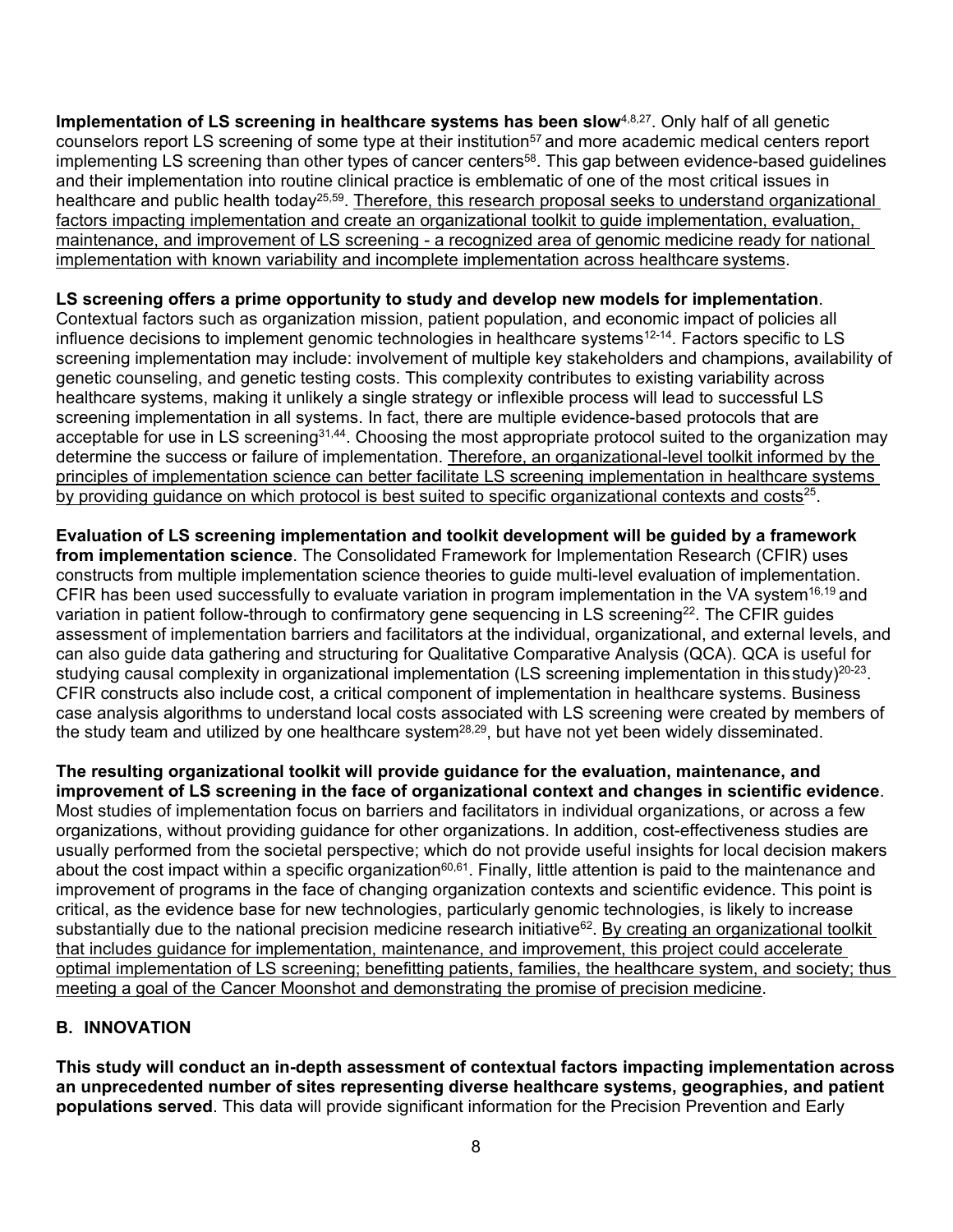Detection Working Group of the Blue Ribbon Panel to successfully address the Cancer Moonshot<sup>4</sup>, and for the working group of National Academies of Sciences, Engineering, and Medicine (NASEM) to successfully facilitate their goal of implementing LS screening<sup>63</sup>. The in-depth qualitative assessment of key stakeholders across this number of diverse sites is possible because of the collaborations and processes built within the Healthcare Systems Research Network (HCSRN), as well as the experience of this study team in researching LS and in conducting centralized qualitative studies of this magnitude. Finally, in creating an organizational toolkit guided by the CFIR, this study will also contribute to implementation science more generally.

**This study combines multiple methods of exploring implementation in the complex environment of the healthcare system**. Traditional case-based in-depth analyses of individual healthcare system barriers and facilitators will be conducted, followed by cross-case and Qualitative Comparative Analysis (QCA) to determine combinations of conditions necessary and/or sufficient for implementing LS screening in the presence of different organizational contextual factors, and cost-consequences modeling for local-level decision making. This process goes beyond a typical "lessons learned" approach to a comprehensive and critical analysis of implementation and non-implementation that is only possible because of the number of participating sites, a number of which (N=10) have not yet implemented LS screening and others with sub-optimal implementation at this time.

**This study combines key stakeholder information with business case decision models populated with local data**. Relevance of general societal cost to organizational decision-making has been questioned<sup>60,61</sup>; therefore, we will model site-specific costs of LS screening. Prior studies also indicate that organizationspecific costs to screen and cost to detect LS cases for different protocols is critical information for health systems to make decisions about LS screening implementation<sup>18,[28,](#page-22-4)29</sup>. To our knowledge, no studies have synthesized in-depth cross-site comparison of context, barriers and facilitators with local business case analyses into a comprehensive toolkit for organizations and that can be utilized beyond initial implementation.

**This study will produce an innovative organizational toolkit to inform maintenance and improvement in addition to initial implementation**. Because of the number of sites in various stages of implementation available for evaluation, this study will result in an organizational toolkit that informs initial LS screening implementation, ongoing evaluation and maintenance, improvement of sub-optimal implementation, and adaptation of optimal implementation to changing evidence. Traditional approaches to implementation lack flexibility to incorporate emerging evidence and are therefore less likely to be successful in the era of precision medicine. Likewise, most studies focus on strategies for initial implementation, rather than evaluation, maintenance, and improvement in the face of organizational context or evidence changes. For example, emerging evidence supports including evaluation of EC tumors when implementing LS screening<sup>55,[64,](#page-24-5)65</sup>. Some early adopters of LS screening have adapted their LS screening to include EC tumors (Table 1, section C.1.2). How these sites adapted to new evidence will provide important information that has not been previously available in implementation science or in organizational implementation toolkits.

**This study will demonstrate how an implementation toolkit can be used in organizational decision making to implement and improve LS screening**. The greatest cost-effectiveness and cancer prevention benefit of LS screening will be realized only after effective cascade testing of at-risk relatives can be incorporated into optimally implemented programs. Providing a toolkit for organizational decision makers to guide implementation based on system-specific contextual factors and costs is a critical first step towards optimal implementation of LS screening through which familial cascade testing can be facilitated and studied. Additionally, this toolkit may be generalizable to implementing screening for other genomic conditions with toptier evidence for effectiveness of familial cascade screening (e.g. Familial Hypercholesterolemia and Hereditary Breast and Ovarian Cancer).

### **C. APPROACH**

**C.1. Preliminary Studies**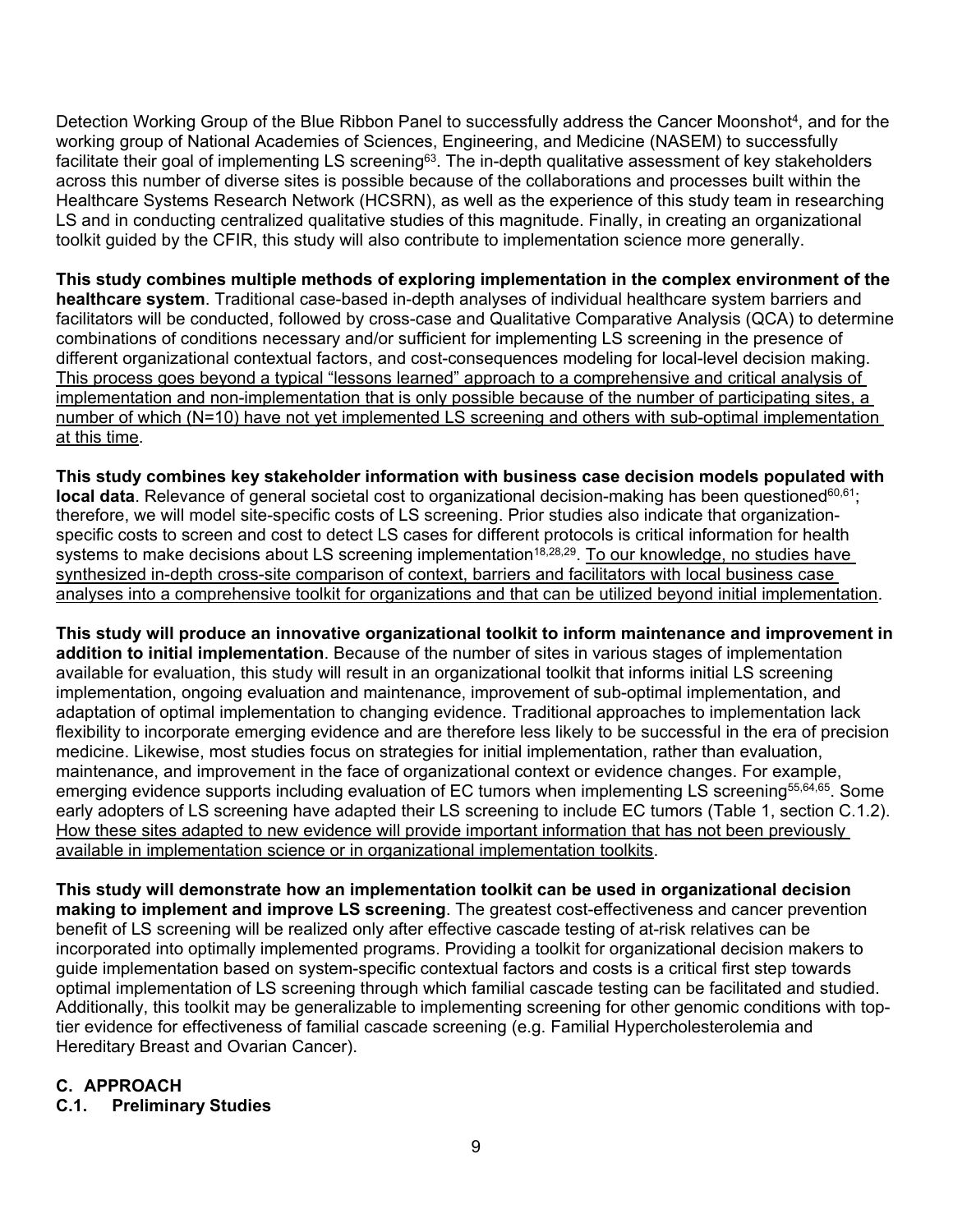**C.1.1 Universal LS screening**. The most recent multi-society guidelines for CRC recommend systematic or "universal" LS screening programs test all CRCs, regardless of patient age, by IHC with reflex testing for *BRAF* V600E mutation and promoter hypermethylation (PHM) when there is MLH1 protein loss (Figure  $1)^{31,32}$ . Testing tumors with MLH1 protein loss for evidence of *BRAF*  v600E point mutation or PHM identifies sporadic cancers not related to LS<sup>31,32</sup>. Confirmatory germline sequencing follows for screen positive individuals and medical management and additional cancer risk management for the patient as well as their at-risk family members is determine[d31.](#page-22-7) Figure 1 also includes screening EC, as some guidelines now recommend this 31,[64](#page-24-5)[,66,](#page-24-7)[67](#page-24-8) and some healthcare systems have already implemented EC screening into their LS screening protocol[s68](#page-24-9) (see Table 1, C.1.2).We will refer to this as "optimal implementation" in this application and study.

All Endometrial AND Colon Tumors **IHC** test All Present ) (Any MSH2, MSH6, PMS2 loss MLH1 loss +/- PMS2 Cance Endometrial Colon stor Type **BRAF Test BRAF-**BRAF+ **PMH** Genetics Referral (PMH Absent) (PMH Present **STOP** Likely Patient Smaalic **ID Family members** Genetics visit **Decline**  $Lynch +$ **Follow Guidelines STOP** Genetic test Lynch -**Follow per FHx lotify Provide Follow screening based** on cancer diagr

#### Figure 1. Suggested Optimal LS Screening Program Protocol

However, guidelines recognize the difficulty implementing LS screening in clinical practice and suggest that if all CRCs cannot be tested, then testing tumors under age 70 and using family history and other risk models to evaluate patients with CRC over age 70 is acceptable<sup>31</sup>; despite evidence demonstrating that age limits are not cost effective and that clinical assessments fail to result in genetic testing for LS<sup>5,34</sup>. Likewise, other guidelines advocate for maintaining age and tumor morphology limitations to EC screening<sup>69</sup>. These conflicting guidelines in the face of evolving evidence are therefore likely key contributors to variability in implementation<sup>25</sup>.

#### **C.1.2. Current LS screening across healthcare systems**. Dr.

Rahm recently surveyed leaders or delegates of sites in the HCSRN. Twelve sites responded (63% response rate) with information about their current LS screening protocols (Table 1). Two out of 12 systems reported no LS screening and only 4 sites included, or were in process of including, EC tumor screening

**C.1.3. Pilot feasibility***.* To further develop our research approach, Dr. Rahm conducted exploratory interviews with one key stakeholder from each of 5 HCSRN sites with LS screening programs. These interviews were conducted to: a) determine feasibility of a CFIR-based interview guide to gather information

|                   | Table 1. Survey of LS Screening in the HSCRN          |
|-------------------|-------------------------------------------------------|
|                   | Site LS Screening Implementation                      |
|                   | CRC only - no age limits but no enforcement           |
| 2                 | No Implementation                                     |
| 3                 | No Implementation                                     |
| 4                 | CRC only - no age limits w/ reflex                    |
| 5                 | CRC only <75 unless high risk                         |
| 6                 | CRC only - no age limit, reflex ordered by oncologist |
| $\overline{7}$    | CRC and EC - no age limits with reflex                |
| 8                 | CRC only no age limits, EC under60, adding all EC     |
| 9                 | CRC only no age limits, with reflex, adding EC        |
| 11                | CRC under research protocol, no clinical program      |
| $12 \overline{ }$ | CRC and EC - no age limits with reflex                |

about LS screening implementation, organizational context, barriers, and facilitators (see Appendix-Pilot Interview Guide), b) begin to understand the complexity of factors contributing to variability between sites, c) guide analysis plan development for the larger study, and d) determine the breadth of LS screening implementation processes available for analysis. While the survey (Table 1) provided a cross section of LS screening implementation and non-implementation across the HCSRN, interviews indicate that information from multiple stakeholders across a number of healthcare systems is necessary to fully understand the multilevel complexities of implementing LS screening.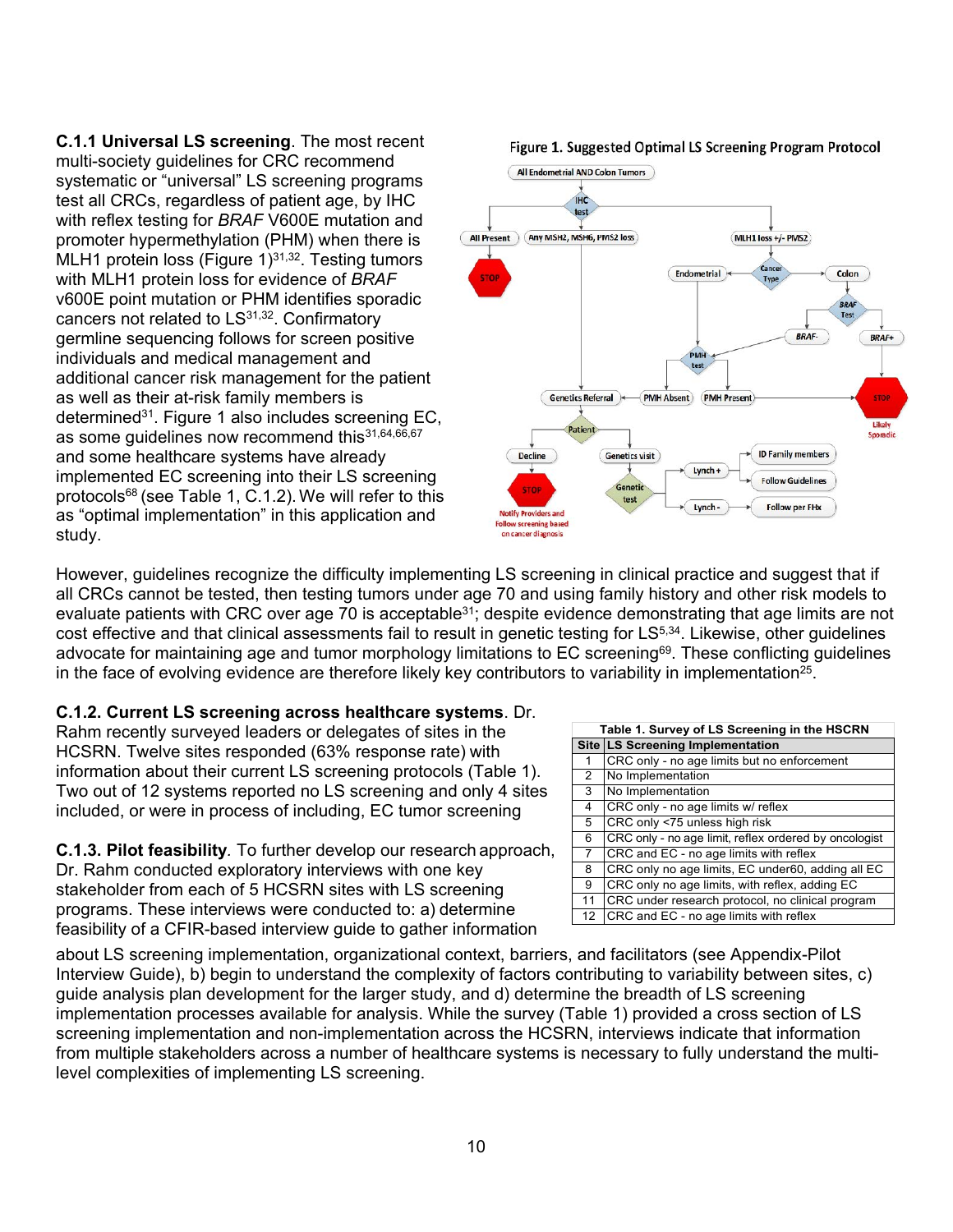Despite existing evidence supporting LS screening<sup>2,[27,](#page-22-3)42</sup>, recent calls to action by the NASEM and the Blue Ribbon Panel indicate a pressing need for increased efforts to improve implementation<sup>4,63</sup>. Our preliminary data indicate persistent variability in LS implementation across healthcare systems and demonstrates the need for additional data and organizational toolkits to facilitate implementation. The cross-site comparison and QCA proposed here will synthesize for organizational decision-makers the breadth of barriers to implementation, different solutions for those barriers, and which solutions are most likely to work under which conditions. This data will be the foundation of a toolkit that will more effectively guide future implementation efforts in these and other healthcare systems. One key example demonstrating this need is that one site recently implemented LS screening as a randomized trial<sup>70,71</sup>. However, rather than adopting protocols developed by researchers, clinical operations staff implemented by repeating work previously conducted by researchers. Stakeholders from this site will provide critical information on factors hindering direct adoption of research protocols (see Letters of Support KPNW). Without a toolkit to guide implementation based on strategies and contextual information from multiple systems, as proposed by this project, other healthcare systems will proceed with adhoc implementation, increasing risk of ineffective or unsustainable LS screening, or will simply continue to avoid implementation all together.

**C.1.4. Guiding framework**. All five pilot interviewees described LS screening implementation as an ongoing process; including improvement and adaptation over time as new evidence arises. LS screening implementation may be a continuum between no LS screening to the current optimal implementation of screening all CRC and EC tumors with reflexive *BRAF*/PHM testing<sup>31,[32](#page-22-8)</sup> (Figure 1). Healthcare systems appear to utilize multiple approaches for starting, adapting, and optimizing LS screening, as some healthcare systems began with optimal implementation while others chose sub-optimal implementation (Table 1). Still others began with sub-optimal implementation and improved to optimal screening.

This preliminary indication that LS screening implementation is not a static endpoint is consistent with other reports of LS implementation<sup>18,[54](#page-23-10),65</sup>, and is a critical concept for genomic medicine, as new evidence and technologies are constantly emerging. For example, the decreasing cost of gene sequencing could soon lead to sequencing of all CRC patients as the most cost-effective screening option<sup>31</sup>. The CFIR is therefore an ideal guiding framework for this study, as it describes implementation as an active process that changes and adapts over time<sup>72</sup>. We believe utilizing the CFIR to guide study design, data collection, and analyses, will result in the development of an organizational toolkit that will facilitate initial implementation, as well as maintenance and optimization of LS screening as evidence in genomic medicine changes over time.

**C.1.5. Cost-consequences analysis***.* Value, determined by the relationship between a set of health outcomes and the costs associated with achieving those outcomes, is also critical to decision-making in healthcare systems<sup>10</sup>, as each clinical site assesses value based on its individual mission and patient population<sup>13</sup>. Previous experience of members of this research team<sup>18,[28](#page-22-4)[,29](#page-22-5)</sup> in implementing LS screening identified that cost to the institution of the different testing protocols and of screening older cancer patients were key barriers<sup>28,29</sup>. The latter concern was based on provider perception that excluding older CRC patients from LS screening would substantially reduce total costs to the organization and increase efficiency with negligible impact on detection of L[S28.](#page-22-4) This provider perception remains an oft cited barrier to screening all ages of CRC and EC patients in healthcare systems, despite evidence to the contrary<sup>28,[29,](#page-22-5)[64,](#page-24-5)65</sup>. Because local data including institutional testing costs, number of CRC patients diagnosed per year, and local prevalence of LS, have been reported as key inputs for creating budget impact and cost consequences models for organizational decision makers<sup>21,[28,](#page-22-4)29</sup>, we believe this information is a critical component of an implementation toolkit for LS screening.

**C.1.5 Generalizability**. The number and diversity of healthcare systems and clinical sites included in this study will enhance generalizability of the toolkit to guide LS screening implementation, maintenance, and improvement nationally and internationally. Evidence suggests issues and experiences of implementation are not unique to the HCSRN. To enhance generalizability, we have included one clinical site outside the HCSRN (Northwell Health). Other healthcare systems, as well as other countries are also seeking to implement LS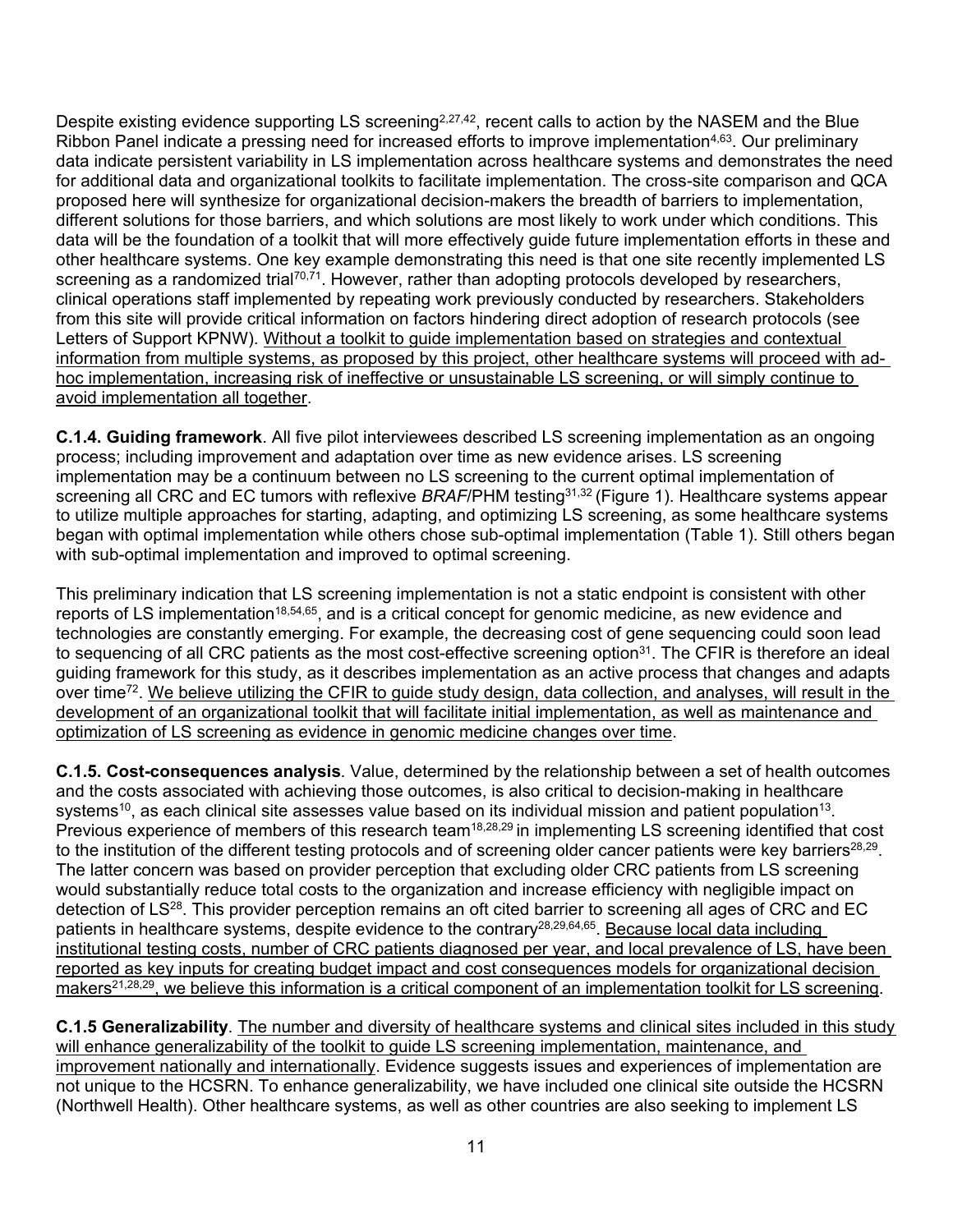screening, yet these efforts continue similar inefficient ad-hoc implementation<sup>56,73</sup>. We have included collaborators from Cancer Care Ontario and the Lynch Syndrome Screening Network (LSSN) as part of an external project advisory panel to help ensure study results and implementation toolkit are broadly applicable to LS screening implementation.

## **C.2. Setting**

We will study the contextual factors of 23 clinical sites across 8 healthcare systems; seven of which are members of the HCSRN. The HCSRN has standard data models and processes to facilitate IRB approval and data sharing to improve efficiency for conducting multi-site studies such as this. Some of the healthcare systems are also members of the Cancer Research Network (CRN), a subgroup of the HCSRN, which also includes a scientific working group specific to communication and dissemination research (C&D SWG); led by established experts in implementation science. The C&D SWG will serve as an additional venue for presenting preliminary study results to a multi-disciplinary group of scientists and for additional dissemination of study results (Letters of Support-C&D SWG).

### **C.3. Participants**

|                                   | Table 2. Lynch Syndrome Screening Implementation Across Healthcare Systems and Clinical Sites |                                                                |           |                           |   |          |                   |  |  |  |  |  |
|-----------------------------------|-----------------------------------------------------------------------------------------------|----------------------------------------------------------------|-----------|---------------------------|---|----------|-------------------|--|--|--|--|--|
| <b>Healthcare System</b>          | <b>Clinical Site</b>                                                                          | NO SCREENING CRC Screening BRAF Reflex PHM Reflex EC Screening |           |                           |   |          | <b>PHM Reflex</b> |  |  |  |  |  |
| Geisinger Health System           | Geisinger                                                                                     |                                                                | All Ages  | $\mathsf{x}$              | x | All Ages | x                 |  |  |  |  |  |
|                                   | Geisinger-Holy Spirit                                                                         | x                                                              |           |                           |   |          |                   |  |  |  |  |  |
| Palo Alto Medical Foundation      | <b>PAMF</b>                                                                                   |                                                                | All Ages  |                           |   |          |                   |  |  |  |  |  |
| Kaiser Permanente                 | KP-Colorado (KPCO)                                                                            | x                                                              |           |                           |   |          |                   |  |  |  |  |  |
|                                   | <b>KP-Northwest (KPNW)</b>                                                                    |                                                                | All Ages  | X                         | X |          |                   |  |  |  |  |  |
| Meyers Primary Care Institute     | <b>MCPI</b>                                                                                   |                                                                | All Ages  |                           |   |          |                   |  |  |  |  |  |
| <b>Health Partners</b>            | <b>Health Partners</b>                                                                        |                                                                | All Ages  | $\mathsf{x}$              | X | All Ages | x                 |  |  |  |  |  |
| <b>Harvard Pilgrim</b>            | <b>Harvard Pilgrim</b>                                                                        | x                                                              |           |                           |   |          |                   |  |  |  |  |  |
| <b>Northwell Health</b>           | <b>Northwell Health</b>                                                                       |                                                                | All Ages  |                           |   |          |                   |  |  |  |  |  |
| Catholic Health Initiatives (CHI) | <b>CHI-Franciscan WA</b>                                                                      |                                                                | All Ages  | $\mathsf{x}$              | X | All Ages | X                 |  |  |  |  |  |
|                                   | CHI-Tri-Health OH                                                                             |                                                                | All Ages  | X                         | x | All Ages | x                 |  |  |  |  |  |
|                                   | <b>CHI-Mercy Des Moines IA</b>                                                                |                                                                | All Ages  | X                         | x | All Ages |                   |  |  |  |  |  |
|                                   | CHI-Kentucky One KY                                                                           |                                                                | All Ages  |                           |   |          |                   |  |  |  |  |  |
|                                   | CHI-Chattanooga TN                                                                            |                                                                | All Ages  | $\mathsf{x}$              | X | All Ages | $\mathsf{x}$      |  |  |  |  |  |
|                                   | <b>CHI-Good Samaratin NE</b>                                                                  | X                                                              |           |                           |   |          |                   |  |  |  |  |  |
|                                   | <b>CHI-Lincoln NE</b>                                                                         |                                                                | <70 years | $\boldsymbol{\mathsf{x}}$ |   |          |                   |  |  |  |  |  |
|                                   | <b>CHI-St Francis NE</b>                                                                      | x                                                              |           |                           |   |          |                   |  |  |  |  |  |
|                                   | CHI-St Joes Bryan TX                                                                          | x                                                              |           |                           |   |          |                   |  |  |  |  |  |
|                                   | <b>CHI-St. Vincent AR</b>                                                                     | x                                                              |           |                           |   |          |                   |  |  |  |  |  |
|                                   | CHI-Centura CO                                                                                |                                                                | <70 years |                           |   | < 60     |                   |  |  |  |  |  |
|                                   | <b>CHI-Alegent Creighton OH</b>                                                               | X                                                              |           |                           |   |          |                   |  |  |  |  |  |
|                                   | CHI- St. Alexius ND                                                                           | x                                                              |           |                           |   |          |                   |  |  |  |  |  |
|                                   | CHI- Mercy ND                                                                                 | x                                                              |           |                           |   |          |                   |  |  |  |  |  |

**C.3.1. Healthcare systems**. For this project, the unit of analysis is the clinical site through which LS screening is or can be implemented. Participating healthcare systems (N=8; Table 2) have been purposively selected to maximize the number of clinical sites (N=23) in various stages of implementing LS screening, as well as to maximize diversity of location, system structures, and patient populations. Sampling selection also includes one HCSRN system with LS screening recently acquired a smaller system that has not implemented LS screening (see Letter of Support - Geisinger Holy Spirit). Another HCSRN system, Catholic Health Initiatives (CHI) has a centralized research structure but the clinical sites (N=14) operate independently and have different clinical structures, patient populations, and LS screening implementation. CHI has the ability to influence clinical implementation in the organization both at the local site levels and from an overall policy level.

**C.3.2. Patient and organizational stakeholders**. In-depth qualitative interviews with key stakeholders will be utilized to elicit the information important to organizational decision making about LS screening implementation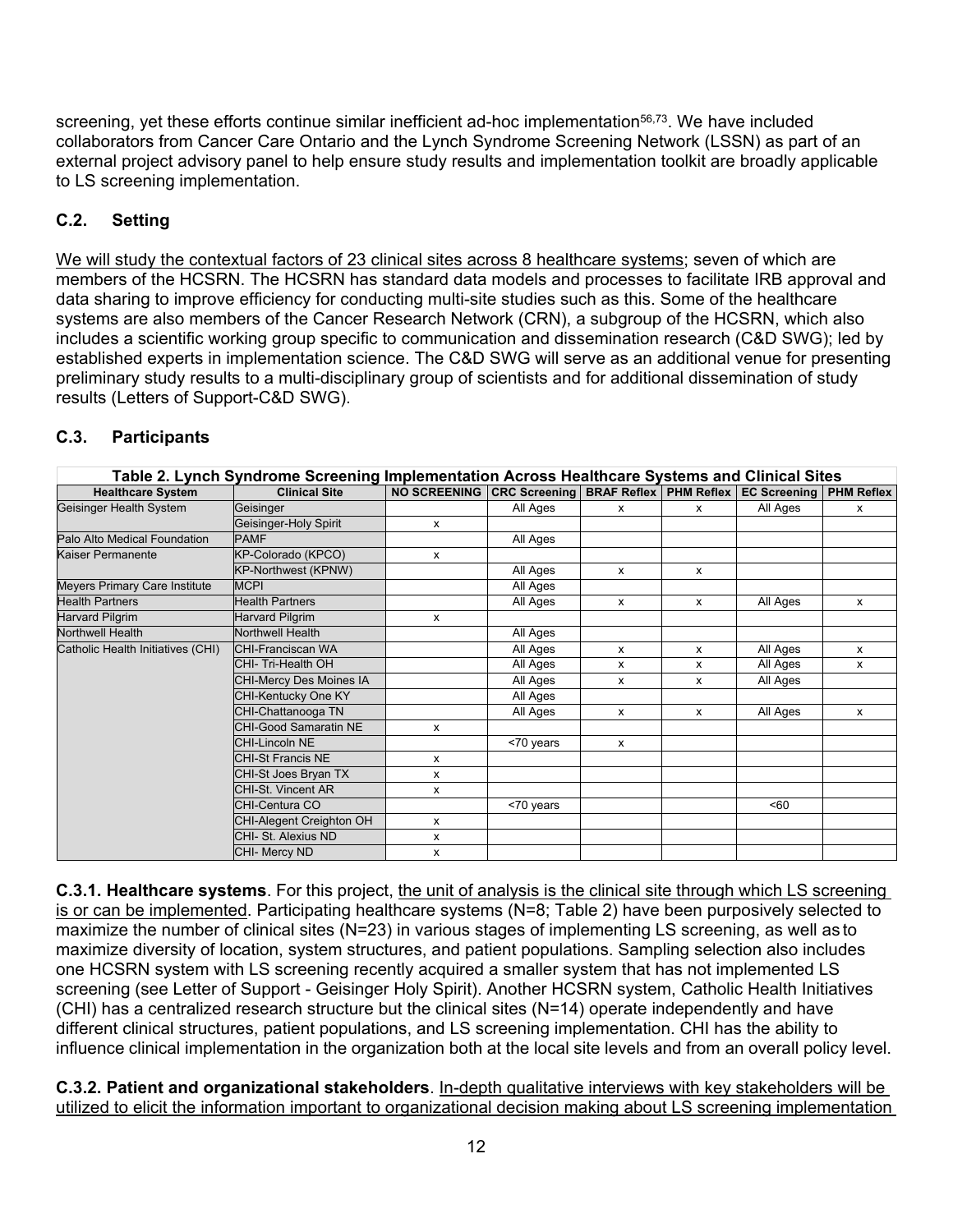and provide data for the site-level analysis. Key stakeholder opinions important to LS screening implementation include patient and organizational stakeholders. Patient opinion is important to organizational decision-making, as anticipation of patient reactions can be a barrier to implementation for some clinical sites. We will therefore interview newly diagnosed cancer patients (10 per site) and cancer patients who have received a positive LS screening result (N=25 total from sites with LS screening at the beginning of the study) in order to provide this information for organizational decision-making. Organizational stakeholders (N=10 per site) important to LS screening implementation include individuals from health plan leadership, pathology, genetics, surgery, oncology, and others<sup>70,[74](#page-24-15)</sup> (Table 3 Section C.5.1). Patient and organizational stakeholder recruitment and data collection is described in detail in C.5.1.2 and C.5.1.3.

### **C.4. Study Design**

Implementation, especially of complex interventions such as LS screening, is highly context dependent<sup>15,[18,](#page-21-15)[74](#page-24-15),75</sup>. Therefore, we propose a multiple-case study design with a mixed-methods approach to analyses followed by a naturalistic observational evaluation. Study design and analyses are informed by the CFIR. The multiple casestudy design utilizes purposive selection of cases (N=23 clinical sites; Table 2) with known variability in LS screening implementation, including cases (N=10 sites) without LS screening implementation at present. It is possible that any of these 10 sites may implement LS screening prior to the beginning of the study, however, given the significant barriers to implementation in healthcare systems, it is unlikely that all 10 sites would begin LS screening implementation prior to the beginning of the study. This study is specifically designed to evaluate cases (sites) based on their implementation status at the beginning of and throughout the study, and will thus provide information critical to LS screening specifically and implementation science in general.

Data for the multiple-case study design will be gathered via in-depth qualitative interviews with key stakeholders, including patients and organizational stakeholders (Table 3). Stakeholders will be identified through purposive and snowball sampling to provide the most in-depth information for describing variation in practice and factors influencing implementation, evaluation, maintenance, and improvement of LS screening at each site (Aim 1). The CFIR provides a process for analyzing qualitative data from a multiple case-study design to look for associations across cases (sites) in order to identify factors associated with where, when, and under which conditions different processes for implementing or improving LS screening might be successful (detail in C.7.2.1). Further in-depth Qualitative Comparative Analysis (QCA) will be utilized to develop a model of conditions necessary and/or sufficient for implementing and improving LS screening under different organizational conditions (detail in C.7.2.3). The large number of sites (N=23) increases the opportunity to measure outcomes common to multiple sites and compare with other sites (Aim 2).

Cost-consequence modelin[g28](#page-22-4)[,29](#page-22-5) and other quantitative analyses will be utilized to address concerns of organizational decision-makers and the CFIR construct of intervention cost by modeling intermediate parameters in the LS screening pathway (e.g. results of different assays in a protocol). While Quality Adjusted Life Years (QALYs) are an accepted measure of cost-effectiveness on a population level, the relevance of this measure to healthcare decision-making has been questioned<sup>60,61</sup>. Testing costs for each clinical site, as well as tumor registry data for incident CRC and EC cases will be used to support economic model assumptions and values used to provide site-specific estimates of costs associated with the different LS screening protocols, the site-specific incremental costs of detecting LS cases, and the economic impact to the site of imposing of age cutoffs. Additional costs important to stakeholders that arise from Aim 1 interviews will be included as appropriate to provide the most locally relevant cost information for organizational decision-makers to compare implementation options and make informed decisions based on local clinical costs and impact. (Aim 3).

An organizational implementation toolkit will be developed from the data in Aims 1-3 and provided to all participating sites (Aim 4). We will utilize a naturalistic observational design with qualitative evaluation to assess utility of the tool for facilitating implementation at sites without LS screening and optimization in sites with screening. Additional organizational stakeholder interviews will be conducted to determine the utility of the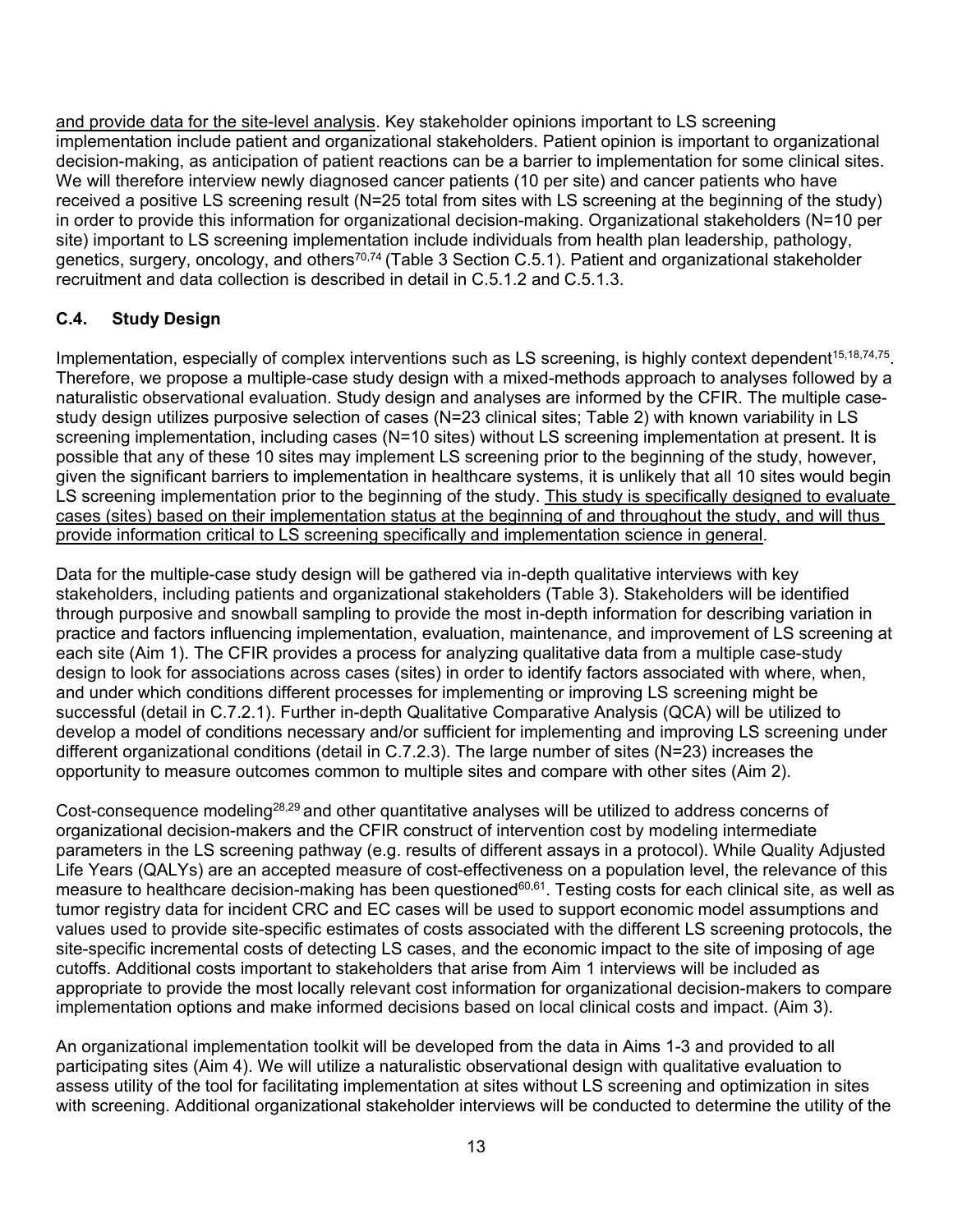toolkit to facilitate organizational decision-making regarding LS screening implementation and improvement.

**C.4.1. External Advisory Panel***.* A project-specific External Advisory Panel (EAP) has been created. The EAP has been involved in the development of this proposal and will continue to meet twice yearly via teleconference with study investigators for the duration of the project to provide guidance on data analysis and reporting, and assist in dissemination of study findings. This process will guide strategies for broader dissemination of the organizational toolkit to other healthcare systems. The EAP consists of individuals from the CRN C&D SWG, the Hereditary Colon Cancer Foundation, The Lynch Syndrome Screening Network (LSSN), and Cancer Care Ontario (See Letters of support and Budget Justification).

#### **C.5. Procedures**

#### **C.5.1. Data collection - Aims 1 and 2**:

Organizational and patient stakeholders will be recruited to participate in telephone interviews to provide data for Aims 1 and 2. Sample size, sampling plan, and other aspects of data collection are detailed in Table 3, while recruitment and interviewing is described in detail in the sections following. Interviews will be conducted centrally by experienced staff at either Geisinger or KPNW as detailed in Table 3.

| Table 3. Data Collection Plan for Key Stakeholders                                                       |             |                                  |                              |             |  |  |  |  |  |  |  |  |
|----------------------------------------------------------------------------------------------------------|-------------|----------------------------------|------------------------------|-------------|--|--|--|--|--|--|--|--|
| Sample Size<br><b>Key Stakeholder Type</b><br><b>Interview Site</b><br><b>Sampling Plan</b><br>Data Site |             |                                  |                              |             |  |  |  |  |  |  |  |  |
| Organizational Stakeholders-Aim 1                                                                        | 10 per site | Purposive with snowball sampling | All sites                    | Geisinger   |  |  |  |  |  |  |  |  |
| Newly Diagnosed CRC Patients                                                                             | 10 per site | Prospective                      | All sites                    | <b>KPNW</b> |  |  |  |  |  |  |  |  |
| CRC patients with Positive LS Screen                                                                     | 25 total    | Retrospective                    | Sites with LS Screening ONLY | <b>KPNW</b> |  |  |  |  |  |  |  |  |
| Organizational Stakeholder-Aim 4                                                                         | 5 per site  | Purposive with snowball sampling | All sites                    | Geisinger   |  |  |  |  |  |  |  |  |

**C.5.1.2. Organizational stakeholder recruitment**: Up to 10 organizational stakeholders per site will be recruited through purposive role-based recruitment and snowball sampling<sup>70,76</sup>. The actual number of and specific individual key stakeholders invited to be interviewed will depend on each site's organizational

structure, however, based on previous research<sup>19[,22,](#page-22-1)[70,](#page-24-11)[76](#page-24-17)</sup> it is anticipated that 10 organizational stakeholders per site will provide sufficient information about LS screening for analysis and that the stakeholder types will be relatively standard across sites. Standard role-based stakeholders relevant to LS screening include: pathology, genetic counselors, gastroenterology, gynecology, surgery, and health plan leaders (Table 4). Additional site-specific role-based stakeholders will be identified through snowball sampling. Research staff from each site will reach out to initial stakeholders from their organization via email or other methods, such as attending department meetings, to alert them to the study and invite them to participate in a telephone interview. At the end of each completed interview, the interviewee will be asked to identify any additional organizational stakeholders necessary for implementing new processes generally and LS screening specifically at the site. Additional stakeholders will be sent an email indicating that they were nominated to be invited into the study and offered the opportunity to participate in a telephone interview.

| Table 4. Role-Based Key            |  |  |  |  |  |  |  |  |
|------------------------------------|--|--|--|--|--|--|--|--|
| <b>Stakeholder Types in LS</b>     |  |  |  |  |  |  |  |  |
| <b>Screening</b>                   |  |  |  |  |  |  |  |  |
| <b>Organizational Stakeholders</b> |  |  |  |  |  |  |  |  |
| Pathology                          |  |  |  |  |  |  |  |  |
| Genetic counselors                 |  |  |  |  |  |  |  |  |
| Gastroenterology                   |  |  |  |  |  |  |  |  |
| Gynecology                         |  |  |  |  |  |  |  |  |
| Oncology                           |  |  |  |  |  |  |  |  |
| Surgery                            |  |  |  |  |  |  |  |  |
| Health Plan leadership             |  |  |  |  |  |  |  |  |
| Other key stakeholders             |  |  |  |  |  |  |  |  |
| (as identified by each site)       |  |  |  |  |  |  |  |  |
| <b>Patient Stakeholders</b>        |  |  |  |  |  |  |  |  |
| Newly diagnosed CRC patients       |  |  |  |  |  |  |  |  |
| LS screen positive patients        |  |  |  |  |  |  |  |  |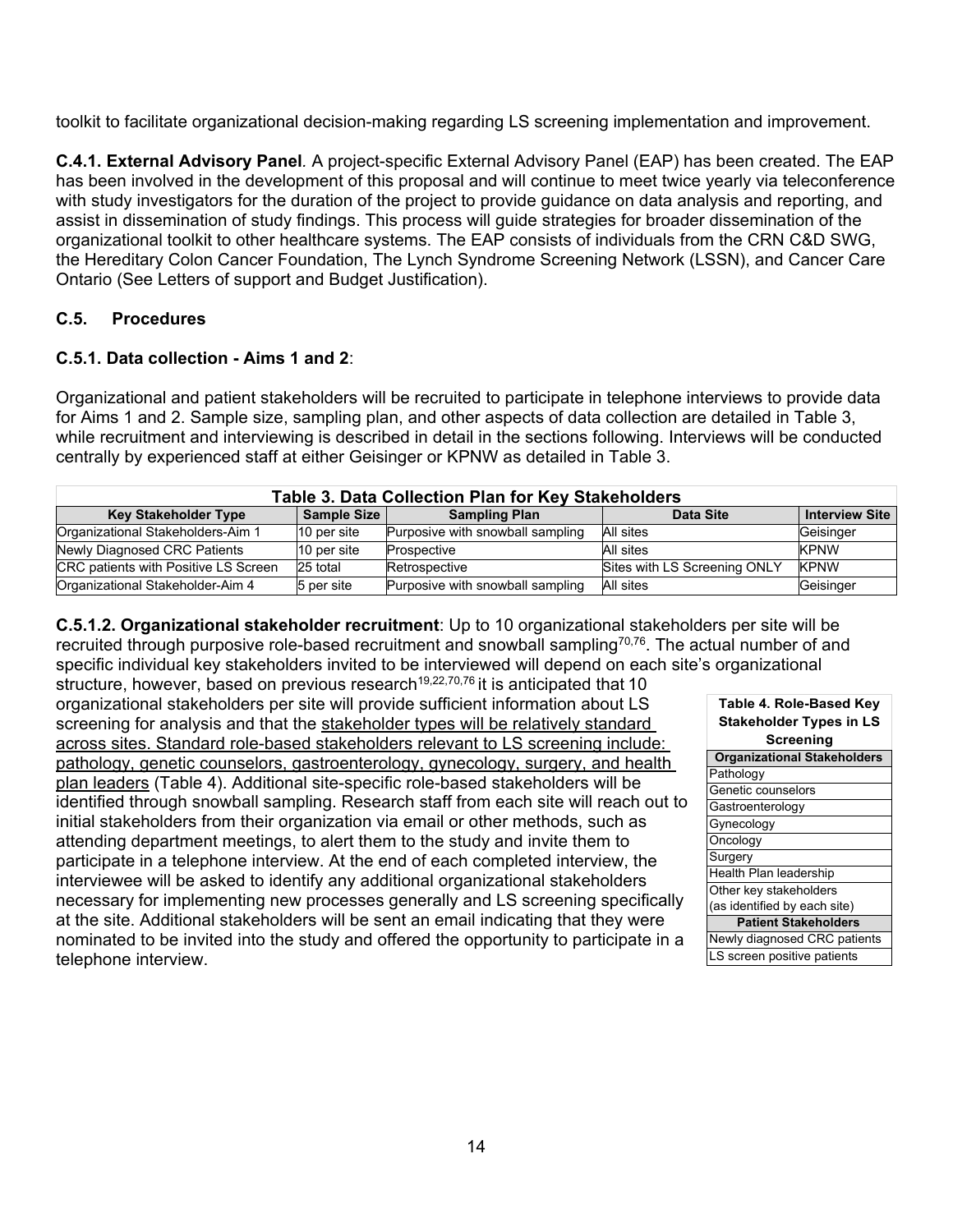**C.5.1.3. Patient stakeholder recruitment**: Two different groups of patient stakeholders will be invited to participate in this study: (1) patients newly diagnosed with CRC (N=10 per site) and (2) patients who have been notified of a positive LS screen result and were recommended for additional genetic counseling and testing to confirm diagnosis (N=25 total across sites). For the patients with newly diagnosed CRC (group 1), study staff at each site will determine the best way to identify and contact patients up to one month postdiagnosis and offer the opportunity to participate in this one-time telephone interview. This group will illuminate for organizational decision-makers local patient attitudes and opinions about LS screening, while the diversity of these patients across all sites will provide insight into patient attitudes in general towards LS screening. Additionally, patients with CRC who have been notified of a positive LS screen result (group 2) will also be invited to participate in telephone interviews. A total of 25 patients will be recruited only from sites with LS screening at the start of the study (Table 3) to provide insight into patient experiences with a positive LS screen across different sites and different LS screening implementation protocols.

**C.5.1.4. Qualitative data collection (patients and organizational stakeholders)***:* Semi-structuredinterviews will be conducted via telephone centrally by staff experienced in qualitative data collection. Centralized telephone interviewing and data analysis is an efficient and effective way for qualitative data collection from multiple stakeholders across multiple sites, and has been used successfully by this project team and other[s75,](#page-24-16)[77](#page-24-18)[-79.](#page-25-0) Utilizing the telephone allows interviews to be conducted at a time convenient to the key stakeholders and centralized processes reduces variability in interviewing. Finally, interviews conducted by personnel external to the interviewee's organization may facilitate more candid discussion regarding organizational facilitators and barriers<sup>80</sup>. The interview guide is described in more detail in section C.6.1.

A summary will be created immediately after each interview and reviewed with site investigators during regular study meetings. These summaries will be used to iterate the sampling procedure or interview guides, if necessary, and to create the initial coding schema and analytic framework. Summaries allow for high-level analysis during on-going data collection, facilitate initial codebook development, and reduce the number of de novo codes requiring re-review and re-coding of transcripts during data analysis $81,82$ .

Interviews with organizational stakeholders will be conducted centrally by staff at Geisinger led by Dr. Rahm. Patient interviews will be conducted centrally by staff at KPNW led by Dr. Hunter and Ms. Schneider. Interviewees will receive a \$25 gift card upon completion of the interview.

**C.5.2. Data collection - Aim 3**: Addressing Aim 3 requires estimates of annual number of cancer cases, LS prevalence or the assumption of an equivalent rate for all populations, and cost of tests included in screening protocols from each site (collected in Aim 1) to populate decision analysis models. Data sources for Aim 3 are detailed in Table 5. All data will be summarized in aggregate for each site, creating de-identified data sets. In most instances, this data is available from electronic data stores and tumor registry.

| Table 5. Data Sources for Aim 3 |                                                |                    |  |  |  |  |  |  |  |  |
|---------------------------------|------------------------------------------------|--------------------|--|--|--|--|--|--|--|--|
| <b>Input Variables</b>          | <b>Definition</b>                              | <b>Data Source</b> |  |  |  |  |  |  |  |  |
| # CRC cases                     | incidental CRC cases by year averaged over     | Site Electronic    |  |  |  |  |  |  |  |  |
| per year                        | a 5 year period stratified by age at diagnosis | Data               |  |  |  |  |  |  |  |  |
| $# EC \; cases$                 | incidental EC cases by year averaged over a    | Site Electronic    |  |  |  |  |  |  |  |  |
| per year                        | 5 year period stratified by age at diagnosis   | Data               |  |  |  |  |  |  |  |  |
| Local testing                   | cost to institution of each test of the site-  | Billing or         |  |  |  |  |  |  |  |  |
| costs                           | specific screening protocol                    | Contracts          |  |  |  |  |  |  |  |  |
| Prevalence of LS in             | number of LS cases detected through            | Site Electronic    |  |  |  |  |  |  |  |  |
| unselected CRC cases            | screening program if available                 | Data               |  |  |  |  |  |  |  |  |
| Prevalence of LS in             | number of LS cases detected in screening       | Site Electronic    |  |  |  |  |  |  |  |  |
| unselected EC cases             | protocol (if available)                        | Data               |  |  |  |  |  |  |  |  |
| ite-specific LS                 | site-specific LS screening protocol at the     | Site Stakeholders  |  |  |  |  |  |  |  |  |
| screening protocol              | beginning of the study                         | -Aim 1 Interview   |  |  |  |  |  |  |  |  |

While letters of support detail commitment of clinical sites to obtain institutional cost data, we will use alternative methods when this data is not available due to proprietary reasons. Alternatives to local test cost may include using a test cost range based on the other participating clinical sites, or regional test cost figures if publicly available from testing companies, Medicare reimbursement, or other sources. We also recognize that reliable estimates of LS prevalence specific to each site may not be available; therefore, this model parameter may be estimated from sites with such data and/or the most current estimates for U.S. populations<sup>33</sup>.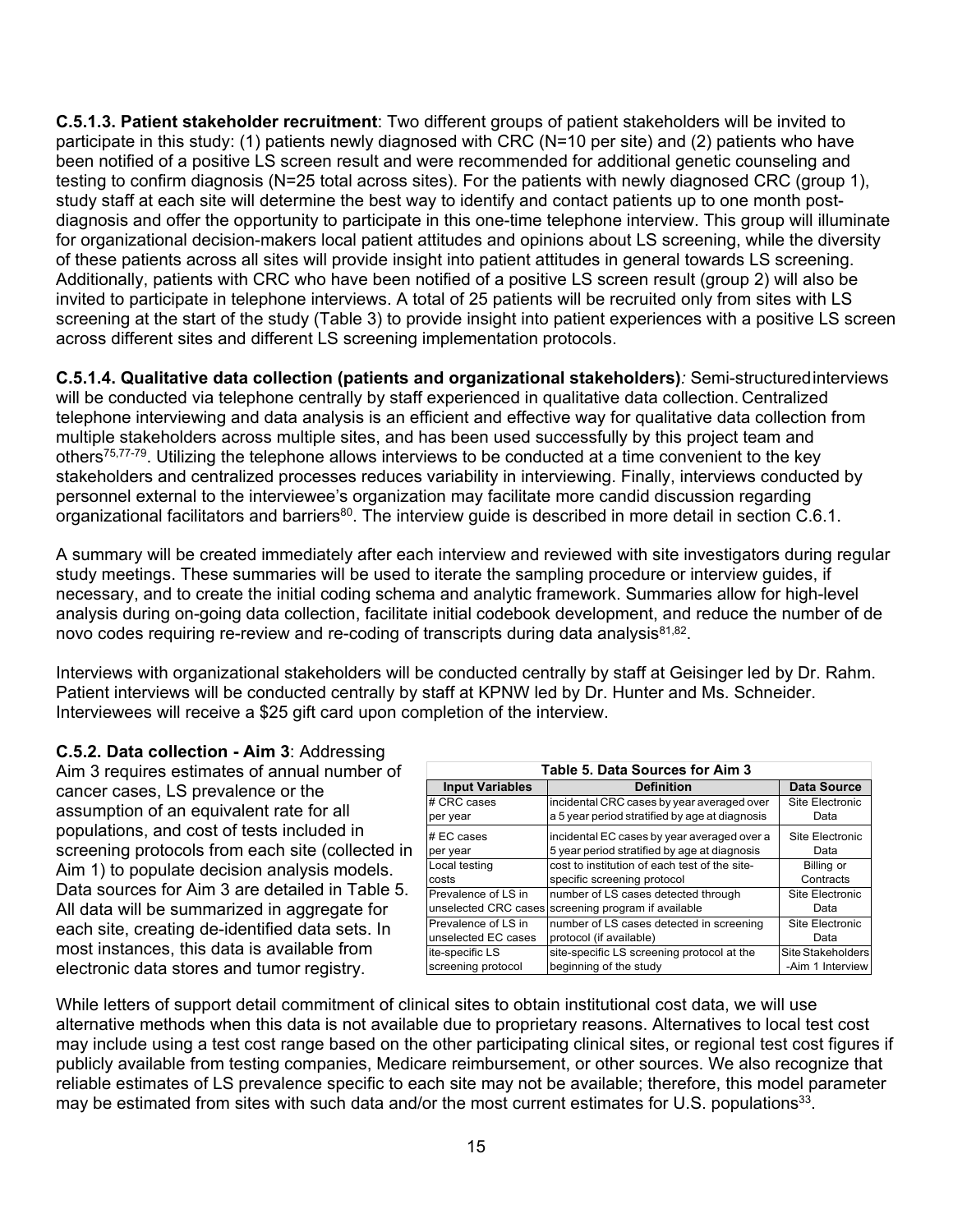During year 1 initial exploration of site testing costs, cancer cases, and LS cases detected (if available) will be determined with preliminary data pulls and tested for accuracy. For sites with HCSRN VDW (virtual data warehouse) capability, we will use the standard distributed code process, where code is written and tested at one site and distributed to the other sites, where it is used within the new site's VDW. Because clinical sites, their LS screening protocols, and scientific evidence are dynamic, we do not expect testing costs or LS screening guidelines to be static. Therefore, this basic analytic framework will be updated to account for any evidence that may have emerged, and a final data pull will be conducted and aggregated data per site will be sent to Geisinger for economic analysis described in C.7.3 just prior to creating the draft organizational toolkit and distributing to participating sites.

**C.5.3. Data collection - Aim 4**: Data from Aims 1, 2, and 3 will be used to generate a working organizational toolkit to guide implementation, maintenance, and improvement of LS screening. Because healthcare systems are not static and guidelines are changing rapidly, additional observational data will be collected over the entire project period from monthly project meetings, communications from site investigators, pertinent data regarding site-specific screening changes, and external evidence or guideline changes for LS screening will be recorded in a project specific database created for tracking such information related to implementation<sup>83</sup>. Importantly, this tracking database of all other factors impacting implementation will provide additional information for the toolkit development should any sites begin to implement LS screening based on being interviewed for Aim 1, but prior to receiving the toolkit.

In year 5, additional qualitative interviews will be conducted with up to 5 organizational stakeholders at each site using the same processes described in section C.5.1.2 and analyzed as in C.5.1.4. Stakeholders will be contacted for interviews 6 months after distribution of the toolkit. Stakeholders from sites without LS screening and those with sub-optimal implementation will be interviewed about the utility of the tool to facilitate implementation and improvement. Stakeholders from sites with optimally implemented programs will be interviewed about the utility of the tool for improvement or adaptation to emerging evidence.

### **C.6. Measurement**

**C.6.1. Measurement - Aims 1 and 2**: In years 2 and 3, we will conduct qualitative semi-structured interviews with patients and organizational stakeholders from each site to measure current LS screening protocols, attitudes towards LS screening, and specific implementation strategies employed (successfully and unsuccessfully). A draft semi-structured interview guide for organizational key stakeholders has been developed using the CFIR question ban[k72](#page-24-13) and pretested with 5 key stakeholders from different sites (Results presented in C.1.2). The patient interview guide will be adapted from a prior study which utilized similar constructs<sup> $71$ </sup>. Interview quides (See Appendix for draft interview guides) will be reviewed at the start of the study with the site investigators and the project EAP. The CFIR-guided constructs to be assessed

|                                  | Table 6. CFIR Constructs by Domain Specific to<br>LS Screening to be Assessed in Stakeholder Interviews |
|----------------------------------|---------------------------------------------------------------------------------------------------------|
| <b>CFIR Domain</b>               | <b>CFIR Constructs Specific to LS Screening</b>                                                         |
| Intervention                     | Adaptability of LS screening to local context                                                           |
| <b>Characteristics</b>           | Perceived difficulty implementing LS screening                                                          |
|                                  | Cost to the organization associated with screening                                                      |
|                                  | Patient needs and resources                                                                             |
| <b>Outer Setting</b>             | Competitive pressure to implement screening                                                             |
|                                  | Impact of external policies on organization                                                             |
|                                  | Organization structure                                                                                  |
| <b>Inner Setting</b>             | Perceived organizational priority to implement                                                          |
|                                  | Implementation climate in organization                                                                  |
| <b>Characteristics</b>           | LS knowledge and beliefs, perception of evidence                                                        |
| of Individuals                   | Individual readiness to implement screening                                                             |
|                                  | Self-efficacy to complete actions in screening                                                          |
|                                  | Planning process to implement LS screening                                                              |
| Implementation<br><b>Process</b> | Champions, opinion leaders, and other stakeholders                                                      |
|                                  | Tracking and feedback processes for LS screening                                                        |

through the patient and organizational stakeholder interview guides are detailed according to CFIR domain in Table 6. For organizational stakeholders, interview guides will be further tailored to the position of the key stakeholder as necessary. For example, system leaders may be asked more questions about engagement of leadership, external influences such as pressure to be like other institutions, and reimbursement incentives. Tailoring questions to the position of the key stakeholder was found necessary in a similar study of organizational implementation<sup>76,78</sup>.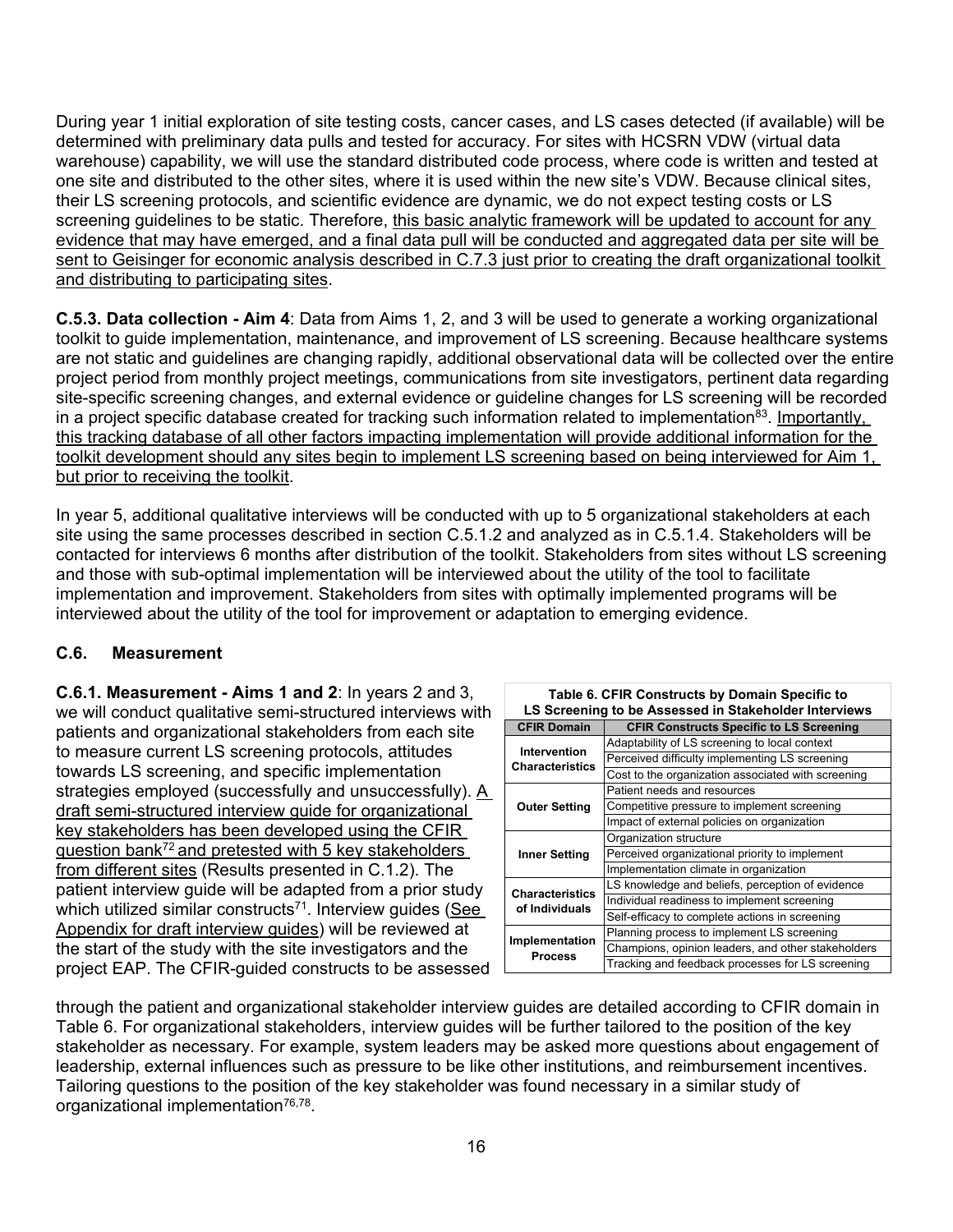**C.6.2. Measurement - Aim 3**: Aim 3 will measure, via simulation modeling, 1) total testing costs and incremental testing costs by healthcare system for LS screening programs, 2) total costs to screen for sitespecific protocol compared to all other possible protocols, and 3) site-specific costs to screen by age cutoff categories. The models previously developed by Dr. Williams and others<sup>28,[29](#page-22-5)</sup> will be adjusted as necessary to appropriately reflect site-specific LS screening protocols as determined from data collected from site organizational stakeholder interviews in Aim 1.

**C.6.3. Measurement - Aim 4**: To measure facilitation of implementation and LS screening improvement in the natural environment after receiving the toolkit, data from sources listed in section C.5.3 will be coded for information regarding to whom the organizational toolkit was distributed at each site, questions that were asked by key stakeholders, and whether and how the toolkit was used by organizational decision makers to facilitate LS screening implementation and/or improvement. The interview guide for the additional post toolkit organizational stakeholder interviews will be adapted from the Aim 1 interview guide (C.6.1) and adjusted to gather information on ability of the toolkit to facilitate or improve implementation.

# **C.7. Analyses by Study Aim**

## *C.7.1. Describe variation in LS screening implementation across multiple healthcare systems (Aim 1)*

Qualitative analysis for Aim 1 will be led by Dr. Rahm and other study team members experienced in qualitative analysis. During the entire analytic process, progress, codebooks, and analytic framework will be reviewed and cross-checked with site investigators during monthly project meetings, with the C&D SWG leaders, and with the project EAP as part of their scheduled meetings.

**C.7.1.1. Coding to describe LS screening implementation and contextual factor variation**. All patient and organizational stakeholder interviews will be digitally recorded and transcribed verbatim. Transcripts will be uploaded into Atlas.ti [\(www.atlas.ti.com\)](file://nciis-p401.nci.nih.gov/Group02/DCCPS/Calibre/Applications/Sample%20Grant%20Applications/IS/In%20Progress%20-%20CA211723-01A1/www.atlas.ti.com) for qualitative analysis. Interview transcripts will be initially coded using an *a priori* codebook developed from the semi-structured interview guides, interview summaries, and CFIR constructs. This first round of coding will look for description of LS screening, process of implementing LS screening, champions, and external factors important to the key stakeholders and other constructs described in Figure 2. Emergent (*de novo)* codes will be added to any other relevant sections of transcript text not fitting the *a priori* codes. This coding is an iterative process that will involve team members independently coding 2-3 transcripts at a time, then discussing their coding to adjust the codebook and to create a working analytic framework by grouping codes into categories or themes. This process will continue until the code list is static, all transcripts are coded, and the analytic framework is finalized. Geisinger team members experienced in qualitative analysis under direction of Dr. Rahm will analyze the organizational stakeholder interviews while Dr. Hunter and Ms. Schneider at KPNW will lead the coding and analysis of patient interviews. Both coding teams will coordinate to create the final analytic framework.

#### *C.7.2. Explain current practice variation and determine factors associated with optimal implementation of LS screening. (Aim 2)*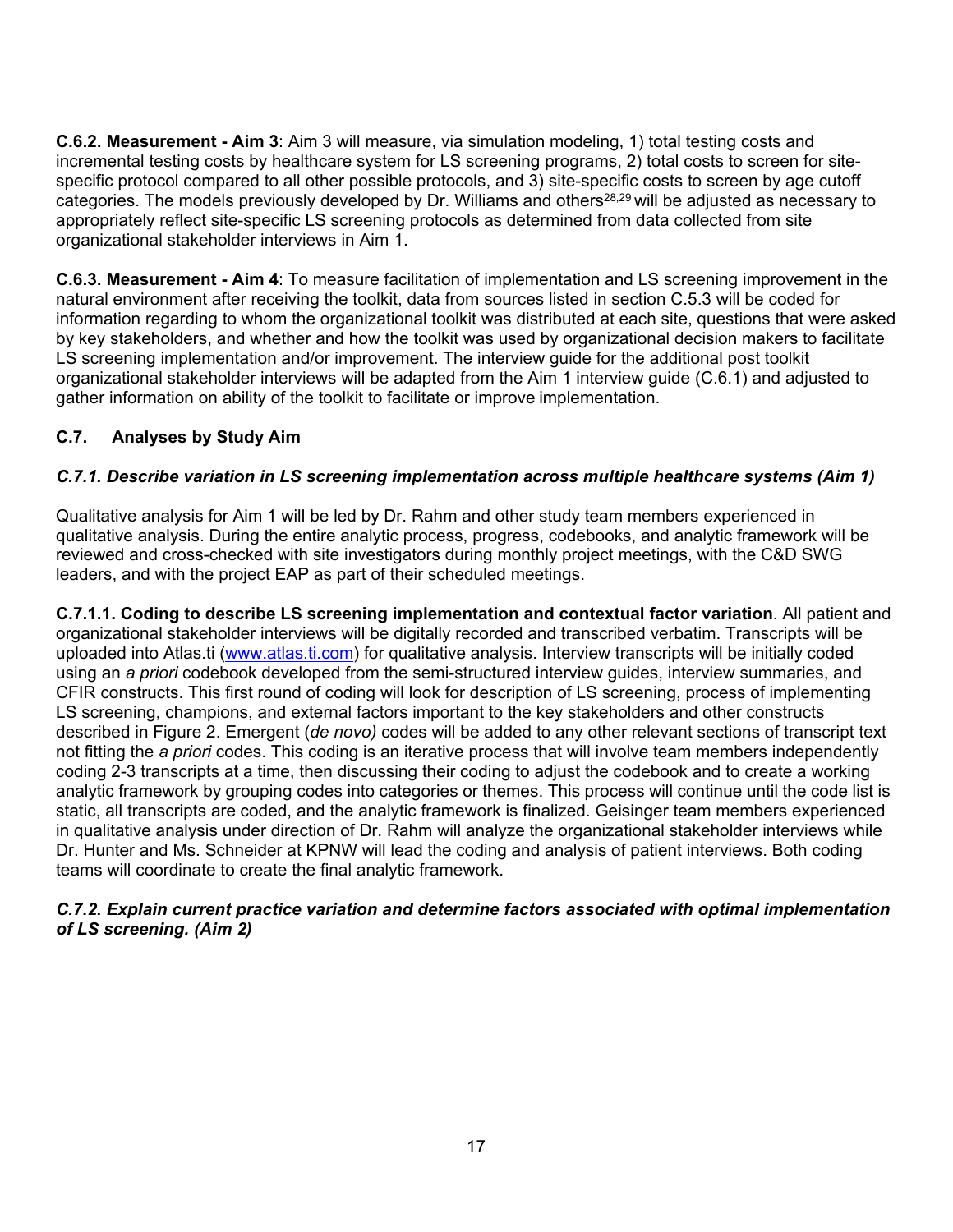#### **C.7.2.1. Coding for presence and impact of CFIR**

**constructs**. Transcripts from stakeholder interviews will be coded to capture selected CFIR constructs (Table 6 section C.6.1 and Figure 2) present and whether that construct was a barrier or facilitator of LS screening implementation, evaluation, maintenance, or improvement at each site.

|                                                                                                       | <b>MODIFIER / CONTEXTUAL FACTORS</b>                                                                      |                                                                                                                | <b>OUTCOMES</b>                                                                                          |                                                                                                              |                   |                                                                                                                             |
|-------------------------------------------------------------------------------------------------------|-----------------------------------------------------------------------------------------------------------|----------------------------------------------------------------------------------------------------------------|----------------------------------------------------------------------------------------------------------|--------------------------------------------------------------------------------------------------------------|-------------------|-----------------------------------------------------------------------------------------------------------------------------|
|                                                                                                       |                                                                                                           | <b>OUTCOME 1</b>                                                                                               |                                                                                                          |                                                                                                              |                   |                                                                                                                             |
| <b>Intervention</b><br><b>Characteristics</b>                                                         | CFIR Constructs by Domain Specific to LS Screening Implementation<br>Outer<br>Setting                     | Inner<br>Setting                                                                                               | <b>Characteristics</b><br>of Individuals                                                                 | Implementation<br><b>Process</b>                                                                             |                   | <b>ALL</b><br><b>Sites</b><br>Implementation of                                                                             |
| Ability to adapt<br>screening to<br>local context<br>Perceived<br>difficulty to                       | • Patient needs<br>and resources<br>available<br>Peer pressure<br>from other                              | • Organization<br>structure<br>Priority on<br>$\bullet$<br>screening and<br>prevention                         | • Knowledge/<br>beliefs about LS<br>screening and<br>evidence<br>Readiness to                            | • Planning<br>process<br>Stakeholders<br>Engaged<br>Existence of                                             | <b>Projection</b> | <b>ANY LS screening</b><br>(vs. NO screening)                                                                               |
| implement<br>Cost to the<br>organization<br>Perceived<br>advantage of<br>screening to<br>organization | organizations to<br>implement<br>· Guidelines<br>Payor policies<br>External<br>incentives or<br>penalties | • Implementation<br>or Quality<br>Improvement<br>structures<br>Genetic<br>$\bullet$<br>counseling<br>structure | implement or<br>improve LS<br>screening<br>Self-efficacy to<br>carry out<br>processes of LS<br>screening | opinion leaders/<br>champions<br><b>Tracking or</b><br>Measures of<br>success<br>instituted and<br>evaluated | Analysis 2        | <b>OUTCOME 2</b><br><b>Sites with LS</b><br><b>Screening ONLY</b><br>Implementation of<br>optimal LS<br>screening (vs. sub- |

Transcript sections coded for the presence of specific CFIR constructs will be coded for whether the construct impacted implementation and/or choice of implementation strategy. If the construct was impactful, the study team will code for direction (positive or negative) and for magnitude of impact (small vs. large). This will allow analyses of which factors are important to implementation in different organizational contexts and provide initial information for the QCA. This coding for construct presence and impact will follow protocols detailed in the CFIR technical assistance website<sup>72</sup> and will be conducted by individuals described in C.7.1.1 and led by Drs. Cragun and Rahm with input from Dr. Mittman.

**C.7.2.2. Framework matrix construction and cross-case analysis***.* A framework matrix will be created to summarize the completed coding of all interviews. This matrix will also facilitate comparison of the data across sites (the cross-case analysis) and will determine set membership for the QCA in Aim 2 (section C.7.2). Because this summary matrix maintains the link to the original coded data, the matrix and conclusions can be revised and restructured as needed based on feedback and insight from the larger project team, the individual site investigators, the CRN C&D SWG leaders, and the project EAP as part of a constant comparative process to minimize bias in qualitative data coding.

**C.7.2.3. Qualitative Comparative Analysis (QCA)**. Conditions associated with LS screening implementation and conditions associated with optimal or sub-optimal implementation will be determined using QCA. QCA is a well-established methodology arising from political science research<sup>21,[23,](#page-22-15)24</sup>. QCA uses set theory to identify combinations of conditions that are associated with an outcome and is particularly suitable when there is causal complexity (multiple conditions may lead to the same outcome)<sup>24</sup>, as in LS screening implementation where a facilitator in the presence of one contextual factor may be a barrier to implementation in another. QCA is well-suited for case-oriented research and uses Boolean algebra instead of statistical correlation to determine which combinations of conditions (CFIR constructs) are consistently associated with an outcome (LS screening implementation)<sup>23</sup>. The QCA process is comprised of multiple steps<sup>21</sup> that can be summarized as follows: a) code the outcome (Figure 2), b) code the conditions (CFIR constructs; Figure 2) and calibrate if necessary, c) determine which conditions (CFIR constructs) are necessary and sufficient for the outcomeand d) interpret solutions to create a model. Specific software [\(http://www.compasss.org/software.htm\)](http://www.compasss.org/software.htm) designed for QCA is used to conduct this analysis.

**C.7.2.4. QCA outcome definitions***.* Two different outcomes analyses will be conducted (Figure 2). Initial analysis will describe the outcome of no implementation of LS screening vs. any implementation of screening across sites. Secondary analysis will describe outcomes associated with optimal implementation (Figure 1; CRC and EC tumor screening with reflex testing) vs. sub-optimal implementation across sites with LS screening only. Additional analysis of this outcome will also examine conditions reported in previous studies to be more cost-effective, result in better patient ascertainment and completion of germline genetic testing, and show effective use of genetic services. Such conditions appear to include multidisciplinary involvement, effective tracking, and reflex testing for *BRAF* and PH[M22,](#page-22-1)[28](#page-22-4)[,29,](#page-22-5)[54](#page-23-10) [68,](#page-24-9)[84](#page-25-6)[-86.](#page-25-7)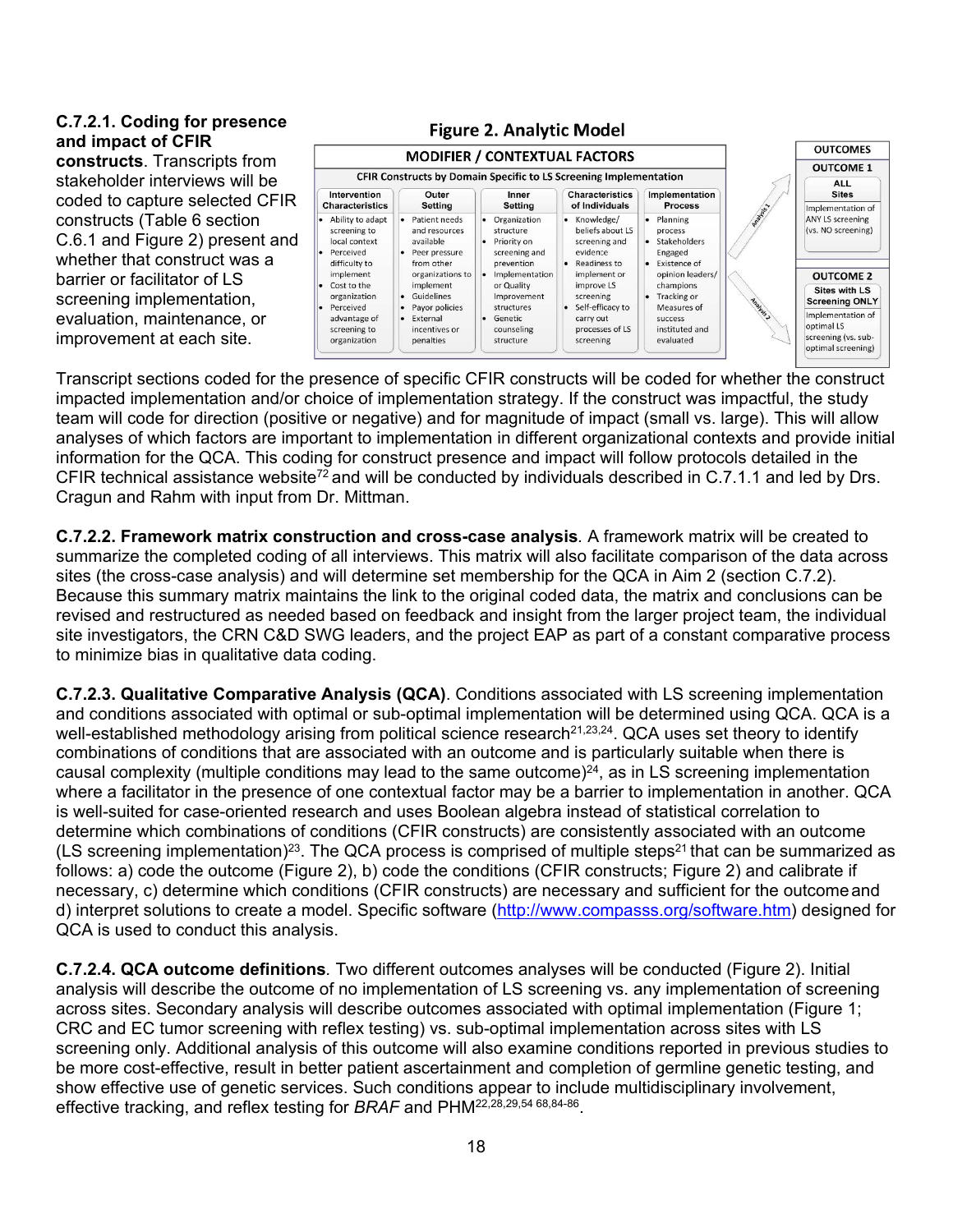**C.7.2.5. QCA analyses***.* In Aim 1 all CFIR constructs assessed are analyzed to ensure in-depth understanding of each site. In Aim 2, an iterative process will be used to evaluate and assign values to the CFIR constructs, which will serve as conditions in QCA<sup>20,[21,](#page-21-20)23</sup>. For conditions (CFIR constructs) exhibited by more than 2 sites, QCA can be considered. Constructs relevant to each outcome are represented by a natural number (0,1,2, etc) based on the degree to which the construct falls within a particular set (i.e., whether or not screening is present, or degree to which screening has been optimized). Necessary and sufficiency analyses will be run using QCA software to determine conditions that are necessary or sufficient for each outcome. A resulting "truth table" is created in the sufficiency analysis, which is then analyzed for contradictions. In line with best QCA practices, the research team will resolve any contradictions by returning to the original data and using the in-depth knowledge of the cases (sites) from Aim 1 to determine if key conditions may be missing from the model. Once all contradictions are resolved, QCA software will make multiple comparisons of the data to create solutions, which will again be evaluated by the research team, with review and cross-checking of assumptions by the site investigators and the project EAP during scheduled meetings. Dr. Cragun has extensive experience in this analytic method and will direct these analyses in collaboration with Dr. Rahm. The resulting solutions will be the basis for the toolkit to help organizational decision makers determine what implementation strategies are more likely to work given their organizational context.

#### *C.7.3. Determine the relative effectiveness, efficiency, and costs of different LS screening protocols. (Aim 3)*

### **C.7.3.1. Efficiencies of different LS**

**implementation strategies***.* Simulation modeling will be used to estimate multiple factors identified as important to stakeholders during Aim 1 and from previous modeling conducted for Intermountain Healthcare<sup>28,29</sup>. Table 7 details the parameters and data sources included in the models. The models will be populated with data described in C.5.2. The model used to address screening protocol efficiencies will estimate for each site: sensitivity of the different LS screening protocols (e.g. with or without reflex testing), average number of LS cases expected to be identified, total costs for each screening protocol for a defined cohort size (e.g. 500 cases per year), cost-per case-screened, costper-LS diagnosis, and incremental cost, case identification, and detection of an additional LS case between protocols. All analyses for this Aim will be conducted under the direction of Drs. Hao, Snyder, Williams, with input from other project team members experienced in economic analyses.

| Table 7. Parameters and Data Source for Economic Modeling |                                                    |                   |                         |  |  |  |  |  |  |  |  |
|-----------------------------------------------------------|----------------------------------------------------|-------------------|-------------------------|--|--|--|--|--|--|--|--|
| <b>Input Variable</b>                                     | <b>Data Definition</b>                             | Data Level        | Data Source             |  |  |  |  |  |  |  |  |
| #CRC cases per year                                       | Incidental CRC cases                               | Local Site        | Electronic Data         |  |  |  |  |  |  |  |  |
| #EC cases per year                                        | Incidental EC cases                                | <b>Local Site</b> | Electronic Data         |  |  |  |  |  |  |  |  |
| % Appropriate tissue                                      | Eligible cases with tissue available               |                   |                         |  |  |  |  |  |  |  |  |
| avialable                                                 | for LS screening                                   | Local Site        | Pathology               |  |  |  |  |  |  |  |  |
| Prevalence of LS                                          | Number of LS cases in population                   | Local Site        | Electronic Data         |  |  |  |  |  |  |  |  |
| in population                                             | (actual or estimate)                               | or Literature     | Or Literature           |  |  |  |  |  |  |  |  |
| Cost of IHC test                                          | Institutional cost of test as available            | Local Site        | <b>Billing Data</b>     |  |  |  |  |  |  |  |  |
|                                                           | From Laboratory or Local site as                   | Local Site        |                         |  |  |  |  |  |  |  |  |
| Sensitivity of IHC screen                                 | available                                          | or Literature     | <b>Test information</b> |  |  |  |  |  |  |  |  |
|                                                           | from Laboratory or Local site as                   | Local Site        |                         |  |  |  |  |  |  |  |  |
| Specificity of IHC screen                                 | available                                          | or Literature     | <b>Test information</b> |  |  |  |  |  |  |  |  |
| % IHC screens that                                        | Incidental CRC or EC cases with                    | Lab or            |                         |  |  |  |  |  |  |  |  |
| are positive                                              | positive IHC screening tests                       | Local Site        | Electronic Data         |  |  |  |  |  |  |  |  |
| % IHC screens with                                        | IHC positive screens that                          | Lab or            |                         |  |  |  |  |  |  |  |  |
| MLH1 loss                                                 | demonstrate loss of MLH1 activity                  | Local Site        | Electronic Data         |  |  |  |  |  |  |  |  |
| % MLH1 positive Ruled out                                 | MLH1 loss cases due to BRAF                        | Lab or            |                         |  |  |  |  |  |  |  |  |
| by BRAF                                                   | mutation                                           | Local Site        | Electronic Data         |  |  |  |  |  |  |  |  |
| %MLH1 positive ruled out by                               |                                                    | Lab or            |                         |  |  |  |  |  |  |  |  |
| <b>PHM</b>                                                | MLH1 loss cases due to PHM                         | Local Site        | Electronic Data         |  |  |  |  |  |  |  |  |
| Cost of BRAF test                                         | Institutional cost of test as available            | Local Site        | <b>Billing Data</b>     |  |  |  |  |  |  |  |  |
| Cost of PHM test                                          | Institutional cost of test as available            | <b>Local Site</b> | <b>Billing Data</b>     |  |  |  |  |  |  |  |  |
| % Patients referred                                       | Screen positive patients sent to                   |                   | determined              |  |  |  |  |  |  |  |  |
| to genetics                                               | genetics for follow up                             | <b>Local Site</b> | by site                 |  |  |  |  |  |  |  |  |
| % Patients offered                                        | Screen positive patients offered                   |                   | determined              |  |  |  |  |  |  |  |  |
| germline testing                                          | confirmatory sequencing                            | Local Site        | by site                 |  |  |  |  |  |  |  |  |
| % Patients with                                           | Screen positive patients with an                   |                   |                         |  |  |  |  |  |  |  |  |
| germline testing                                          | order for germline testing                         | Local Site        | electronic data         |  |  |  |  |  |  |  |  |
| Cost of sequencing test                                   | Institutional cost of test as available Local Site |                   | <b>Billing Data</b>     |  |  |  |  |  |  |  |  |
| Sensitivity of sequence test                              | From sequencing laboratory used                    | Literature        | Literature              |  |  |  |  |  |  |  |  |
| Specificity of sequence test                              | From sequencing laboratory used                    | Literature        | Literature              |  |  |  |  |  |  |  |  |

**C.7.3.2. Site-specific age cut-off modeling***.* Additional modeling of different LS screening age cut-off policies will also be conducted to estimate their impact on effectiveness, efficiency, and cost to each site using locallevel data whenever practical (see C.5.2 for alternatives). Outcomes that will be simulated in this model include: total cost to screen age cutoff cohort vs. no age cutoff, LS cases expected in the age cutoff category, cost-per-LS case detected in each age category, and total number and percent of LS cases missed when age cutoff is applied<sup>28</sup>. This modeling will provide objective metrics, driven by local data, of the impacts of applying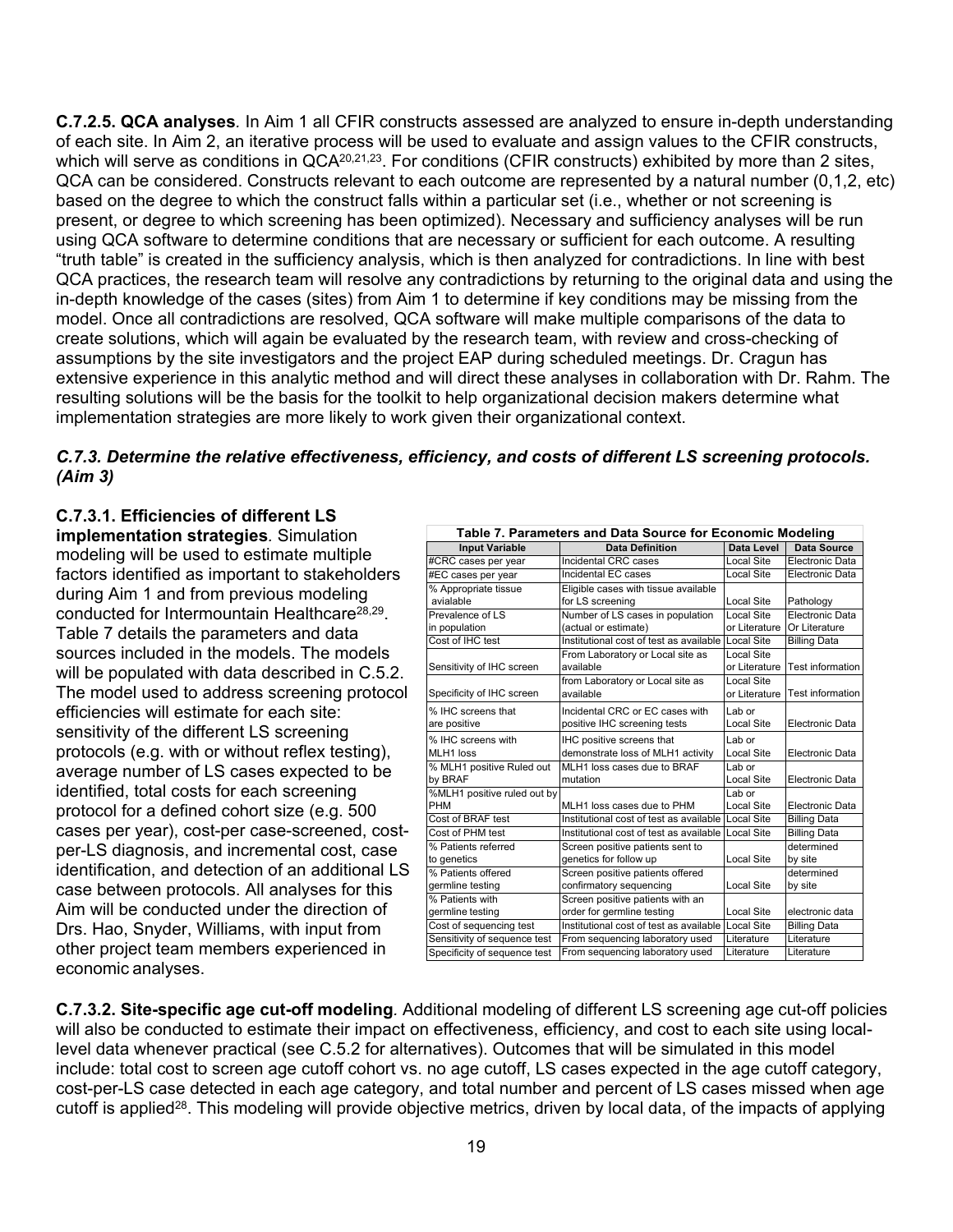age-cutoffs in LS screening implementation.

All modeling will be conducted using TreeAge [\(https://www.treeage.com/\)](https://www.treeage.com/) or Microsoft Excel with the @Risk software add-on for Excel (Palisade) for sensitivity analyses. The purpose of these analyses is to provide information previously determined to be important to healthcare system stakeholders to inform initial LS screening implementation decisions or to improve existing LS screening. Acceptable variability associated with clinical/ business costs will also be illuminated by performing these analyses across multiple sites using local data. These results will provide site-specific cost information most relevant to organizational decision-makers, contribute to our overall understanding of variation in LS screening implementation, and highlight acceptable variation in LS screening related to different organizational costs. This process of reviewing local implementation costs of a complex intervention to illuminate acceptable variability may also be generalizable to other precision medicine programs and will contribute to the field of implementation science in general.

#### *C.7.4. Develop and test in a natural environment an organizational toolkit to facilitate LS screening implementation and improvement. (Aim 4)*

**C.7.4.1. Toolkit Creation**. An organizational toolkit will be created based on the CFIR conceptual framework, the in-depth knowledge of LS screening programs and contextual factors of healthcare systems from Aim 1, the cross-site comparison and QCA results from Aim 2, and economic modeling with local costs from Aim 3. This toolkit will be disseminated to all sites through site PIs and the tracking database will record to whom it is distributed, questions asked by those receiving the toolkit, and actions taken by the site.

**C.7.4.2. Analyses of toolkit utility**. Utility will be assessed in year 5 through additional post-toolkit stakeholder interviews. Interview coding and analyses will utilize the same methods described previously to identify conditions that changed within organizations to allow LS screening implementation, improvement, or adaptation of optimally implemented programs. The final organizational toolkit for LS screening implementation, maintenance, and improvement will be modified based on this information prior to broad dissemination.

| <b>Table 8. Project Timeline Overview</b>           |         |   |   |         |   |   |         |   |   |   |         |   |   |   |         |   |   |   |                                                                                                                                                                  |   |
|-----------------------------------------------------|---------|---|---|---------|---|---|---------|---|---|---|---------|---|---|---|---------|---|---|---|------------------------------------------------------------------------------------------------------------------------------------------------------------------|---|
|                                                     | Year 01 |   |   | Year 02 |   |   | Year 03 |   |   |   | Year 04 |   |   |   | Year 05 |   |   |   |                                                                                                                                                                  |   |
| <b>General Project Tasks</b>                        |         |   |   |         |   |   |         |   |   |   |         |   |   |   |         |   |   |   | <u>1 Qtr 1   Qtr 2   Qtr 3   Qtr 4   Qtr 1   Qtr 2   Qtr 3   Qtr 4   Qtr 2   Qtr 3   Qtr 4   Qtr 1   Qtr 3   Qtr 4   Qtr 1   Qtr 3   Qtr 4   Qtr 3   Qtr 4  </u> |   |
| <b>IRB</b> approval                                 | X       | x |   |         |   |   |         |   |   |   |         |   |   |   |         |   |   |   |                                                                                                                                                                  |   |
| Data Use Agreements                                 | X       | X |   |         |   |   |         |   |   |   |         |   |   |   |         |   |   |   |                                                                                                                                                                  |   |
| Exploratory data collection for Aim 3               |         | X | X | x       |   |   |         |   |   |   |         |   |   |   |         |   |   |   |                                                                                                                                                                  |   |
| Finalize interview guides                           |         | x | x |         |   |   |         |   |   |   |         |   |   |   |         |   |   |   |                                                                                                                                                                  |   |
| key stakeholder recruitment and interviews* (Aim 1) |         |   |   | X       | ⋏ | x | x       | X | x | X | X       |   |   |   |         |   |   |   |                                                                                                                                                                  |   |
| CFIR guided cross-case and QCA (Aim2)               |         |   |   |         |   | x | x       | x | X |   | X       | x | x | x |         |   |   |   |                                                                                                                                                                  |   |
| Data pull and economic analysis (Aim 3)             |         |   |   |         |   |   |         |   |   |   |         | x | х | x | x       | x |   |   |                                                                                                                                                                  |   |
| Collection and Tracking of data on change           |         | X | x | x       | x | x | x       | x | x | X | x       | x | x | x | X       | x | x | X | x                                                                                                                                                                | x |
| Develop and distribute toolkit (Aim 4)              |         |   |   |         |   |   |         |   |   |   |         |   | x | x | X       | x | x |   |                                                                                                                                                                  |   |
| Natural Experiement with toolkit (aim 4)            |         |   |   |         |   |   |         |   |   |   |         |   |   |   | X       | x | x | X |                                                                                                                                                                  |   |
| Additional organizational stakeholder interviews    |         |   |   |         |   |   |         |   |   |   |         |   |   |   |         |   |   | x |                                                                                                                                                                  | X |
| Manuscript development and publication              |         |   |   |         |   |   |         |   | X |   |         |   |   |   | X       |   |   | x | X                                                                                                                                                                | X |
| <b>External Advisory Panel meetings</b>             |         | x |   | x       |   | x |         | x |   |   |         |   |   | x |         | x |   | x |                                                                                                                                                                  | X |

### **C.8. Project timeline**

### **C.9. Dissemination of study results.**

### **The assembled study team will enable broad dissemination of study results and increase the**

**significance of this work**. Dr. Williams and Dr. Mittman are established national leaders in the area of translating genomics into clinical practice and will help identify opportunities for broad dissemination of study results. Through the HCSRN, CRN, and LSSN Dr. Rahm and her collaborators can reach additional healthcare systems to facilitate LS screening implementation. The organizational toolkit will be posted on the LSSN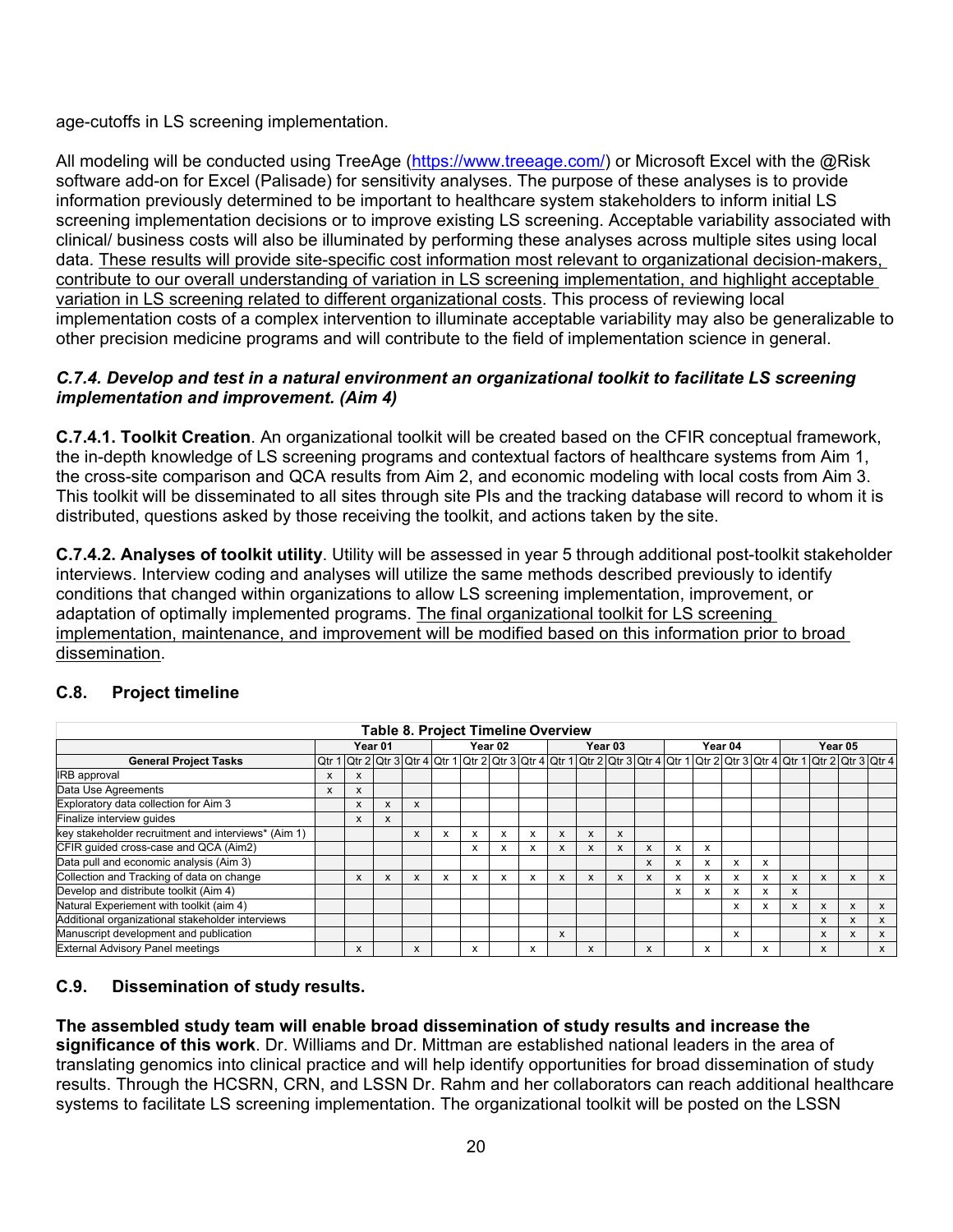website, making this model available to healthcare organizations nationally and internationally. Dr. Baxter of the External Advisory Group will be able to utilize the toolkit to further guide her work implementing LS screening in Ontario. Furthermore, collaborations have been initiated by Dr. Rahm and other study team members to disseminate results of this study through other networks, including CSER (Clinical Sequencing Exploratory Research), eMERGE (Electronic Medical Records and Genomics) and IGNITE (Implementing Genomics in Practice) networks. All three networks have prioritized LS screening for implementation.

Finally, through the new Precision Medicine Initiative more genomic applications with evidence for improving population will emerge. Now more than ever, a flexible organizational toolkit to guide efficient and effective implementation, evaluation, maintenance, and improvement of genomic applications is needed. **This research will create an organizational toolkit that addresses a major unmet need identified by the Blue Ribbon Panel to achieve the goals of the Cancer Moonshot; thus improving our understanding of clinical implementation of complex interventions and fulfilling the promise of precision medicine to improve health and prevent disease**.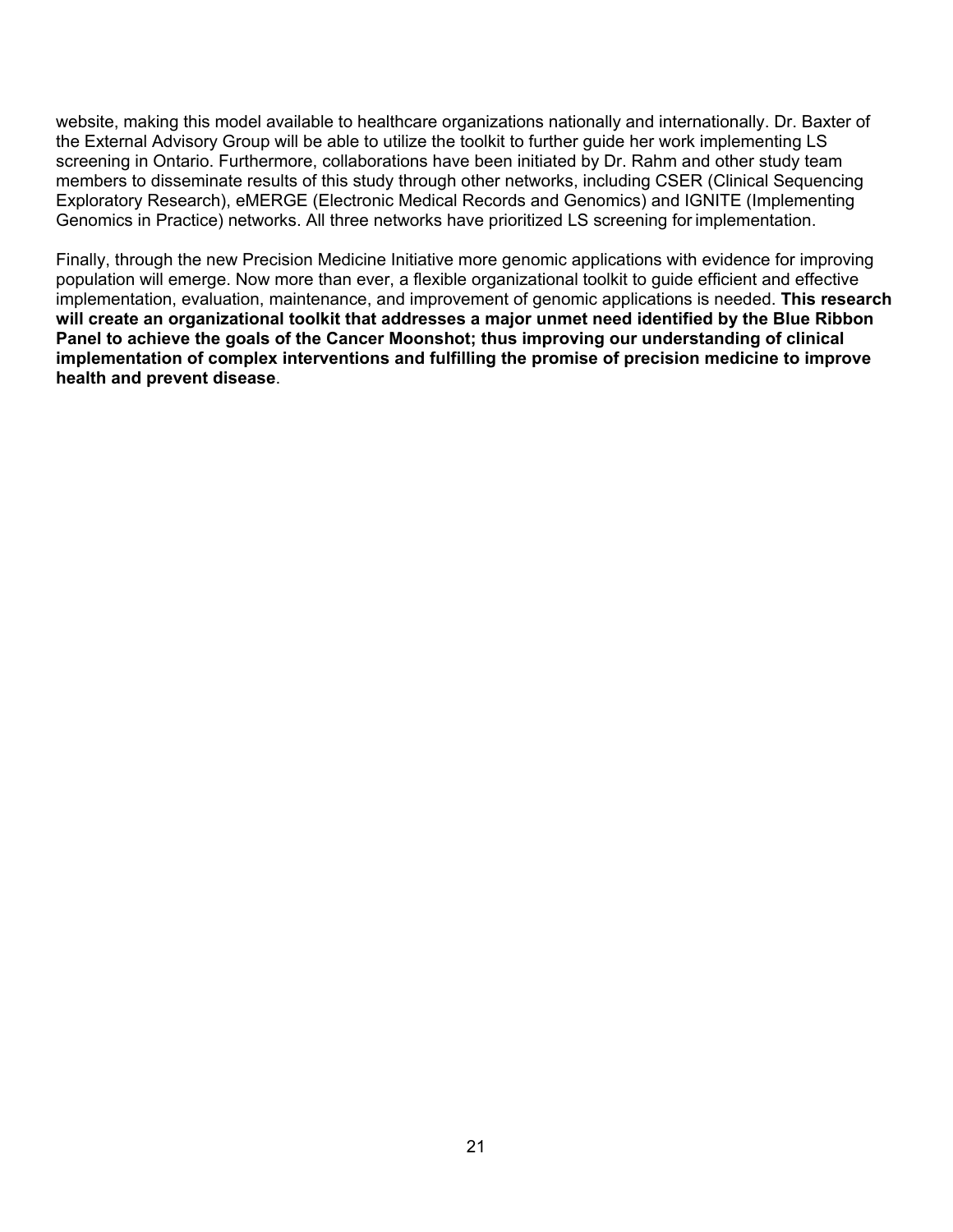# <span id="page-21-0"></span>**References**

- <span id="page-21-1"></span>1. Collins FS, Varmus H. A new initiative on precision medicine. The New England journal of medicine. Feb 26 2015;372(9):793-795.
- <span id="page-21-2"></span>2. Palomaki GE, McClain MR, Melillo S, Hampel HL, Thibodeau SN. EGAPP supplementary evidence review: DNA testing strategies aimed at reducing morbidity and mortality from Lynch syndrome. Genetics in medicine : official journal of the American College of Medical Genetics. Jan 2009;11(1):42- 65.
- <span id="page-21-3"></span>3. Healthy People 2020. 2014; [https://www.healthypeople.gov/2020/topics](https://www.healthypeople.gov/2020/topics-objectives/topic/genomics/objectives)[objectives/topic/genomics/objectives.](https://www.healthypeople.gov/2020/topics-objectives/topic/genomics/objectives) Accessed 1/22/2016.
- <span id="page-21-4"></span>4. Cancer Moonshot Blue Ribbon Panel Report 2016. National Cancer Institute 10/17/2016 2016.
- <span id="page-21-5"></span>5. Hampel H, de la Chapelle A. The search for unaffected individuals with Lynch syndrome: do the ends justify the means? Cancer prevention research (Philadelphia, Pa.). Jan 2011;4(1):1-5.
- <span id="page-21-6"></span>6. Mvundura M, Grosse SD, Hampel H, Palomaki GE. The cost-effectiveness of genetic testing strategies for Lynch syndrome among newly diagnosed patients with colorectal cancer. Genetics in medicine : official journal of the American College of Medical Genetics. Feb 2010;12(2):93-104.
- <span id="page-21-7"></span>7. Ladabaum U, Wang G, Terdiman J, et al. Strategies to identify the Lynch syndrome among patients with colorectal cancer: a cost-effectiveness analysis. Ann Intern Med. Jul 19 2011;155(2):69-79.
- <span id="page-21-8"></span>8. Khoury MJ, Coates RJ, Evans JP. Evidence-based classification of recommendations on use of genomic tests in clinical practice: dealing with insufficient evidence. Genetics in medicine : official journal of the American College of Medical Genetics. Nov 2010;12(11):680-683.
- <span id="page-21-9"></span>9. CDC. Genetic Testing: Genomic Tests and Family Health History by Levels of Evidence. 2105; [http://www.cdc.gov/genomics/gtesting/tier.htm.](http://www.cdc.gov/genomics/gtesting/tier.htm) Accessed 1/22/2016.
- <span id="page-21-10"></span>10. Williams MS. Genomic medicine implementation: learning by example. American journal of medical genetics. Part C, Seminars in medical genetics. Mar 2014;166c(1):8-14.
- <span id="page-21-11"></span>11. IOM. Crossing the Quality Chasm: A New Health System for the 21st Century. Washington, DC: National Academy Press: [http://www.nap.edu/catalog/10027/crossing-the-quality-chasm-a-new-health-system-for](http://www.nap.edu/catalog/10027/crossing-the-quality-chasm-a-new-health-system-for-the)[the.](http://www.nap.edu/catalog/10027/crossing-the-quality-chasm-a-new-health-system-for-the) Accessed 1/22/2016.
- <span id="page-21-12"></span>12. Williams MS. Perspectives on what is needed to implement genomic medicine. Molecular genetics & genomic medicine. May 2015;3(3):155-159.
- <span id="page-21-19"></span>13. Wade JE, Ledbetter DH, Williams MS. Implementation of genomic medicine in a health care delivery system: a value proposition? American journal of medical genetics. Part C, Seminars in medical genetics. Mar 2014;166c(1):112-116.
- <span id="page-21-13"></span>14. Snyder SR, Mitropoulou C, Patrinos GP, Williams MS. Economic evaluation of pharmacogenomics: a value-based approach to pragmatic decision making in the face of complexity. Public Health Genomics. 2014;17(5-6):256-264.
- <span id="page-21-14"></span>15. Khoury MJ, Coates RJ, Fennell ML, et al. Multilevel research and the challenges of implementing genomic medicine. Journal of the National Cancer Institute. Monographs. May 2012;2012(44):112-120.
- <span id="page-21-16"></span>16. Damschroder LJ, Aron DC, Keith RE, Kirsh SR, Alexander JA, Lowery JC. Fostering implementation of health services research findings into practice: a consolidated framework for advancing implementation science. Implementation science : IS. 2009;4:50.
- 17. Eccles MP, Armstrong D, Baker R, et al. An implementation research agenda. Implementation science : IS. 2009;4:18.
- <span id="page-21-15"></span>18. Williams M. Delivery of Personalized Medicine in an Integrated Healthcare System. In: Ginsburg GS; Willard HF, ed. Genomic and Personalized Medicine. 2nd ed. New York: Elsevier Inc; 2013:340-352.
- <span id="page-21-17"></span>19. Damschroder LJ, Lowery JC. Evaluation of a large-scale weight management program using the consolidated framework for implementation research (CFIR). Implementation science : IS. 2013;8:51.
- <span id="page-21-18"></span>20. Kahwati LC, Lewis MA, Kane H, et al. Best practices in the Veterans Health Administration's MOVE! Weight management program. American journal of preventive medicine. Nov 2011;41(5):457-464.
- <span id="page-21-20"></span>21. Cragun D, Pal T, Vadaparampil ST, Baldwin J, Hampel H, DeBate RD. Qualitative Comparative Analysis: A Hybrid Method for Identifying Factors Associated With Program Effectiveness. Journal of Mixed Methods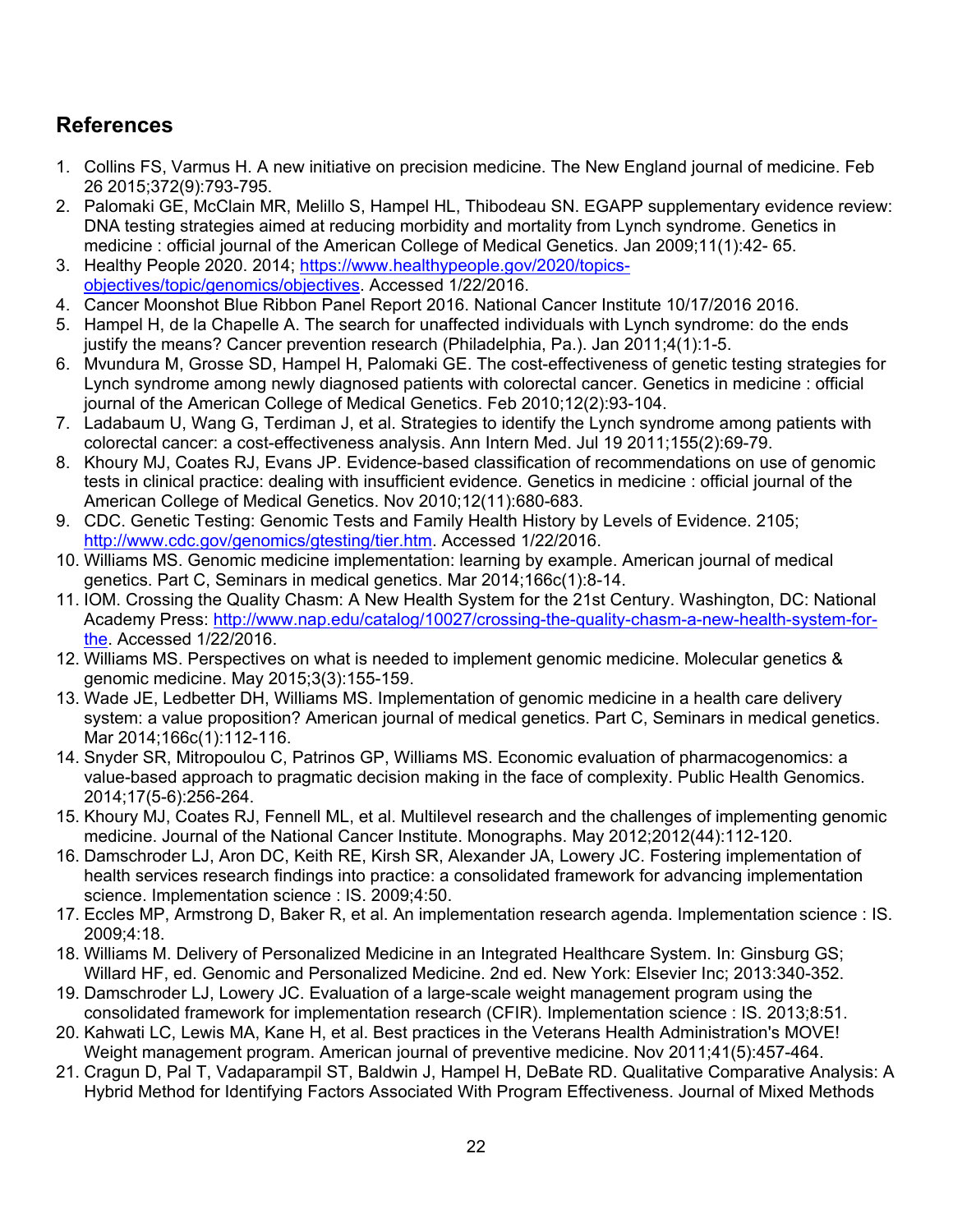Research. February 25, 2015 2015.

- <span id="page-22-1"></span>22. Cragun D, DeBate RD, Vadaparampil ST, Baldwin J, Hampel H, Pal T. Comparing universal Lynch syndrome tumor-screening programs to evaluate associations between implementation strategies and patient follow-through. Genetics in medicine : official journal of the American College of Medical Genetics. Oct 2014;16(10):773-782.
- <span id="page-22-15"></span>23. Devers KJL, Nicole Cafarella; Burton, Rachel A; Kahwati, Leila; McCall, Nancy; Zuckerman, Stephen. Using Qualitative Comparative Analysis (QCA) to Study Patient-Centered Medical Homes. 2013. [https://innovation.cms.gov/Files/reports/QCA-Report.pdf.](https://innovation.cms.gov/Files/reports/QCA-Report.pdf) Accessed 1/22/2016.
- <span id="page-22-0"></span>24. Berg-Schlosser DDM, Gisele; Rihoux, Benoit; Ragin, Charles C;. Qualitative Comparative Analysis (QCA) as an Approach In: Ragin BRCC, ed. Configurational Comparative Methods: Qualitative Comparative Analysis (QCA) and Related Techniques Thousand Oaks, CA: Sage Publications, Inc; 2009.
- <span id="page-22-2"></span>25. Mittman B. Implementation Science in Health Care. In: Brownson RC CG, Proctor EK, ed. Dissemination and Implementation Research in Health. New York: Oxford University Press; 2012:400- 418.
- 26. Schully SD, Khoury MJ. What is translational genomics? An expanded research agenda for improving individual and population health. Applied & translational genomics. Dec 2014;3(4):82-83.
- <span id="page-22-3"></span>27. Bellcross CA, Bedrosian SR, Daniels E, et al. Implementing screening for Lynch syndrome among patients with newly diagnosed colorectal cancer: summary of a public health/clinical collaborative meeting. Genetics in medicine : official journal of the American College of Medical Genetics. Jan 2012;14(1):152-162.
- <span id="page-22-4"></span>28. Gudgeon JM, Belnap TW, Williams JL, Williams MS. Impact of Age Cutoffs on a Lynch Syndrome Screening Program. Journal of Oncology Practice. July 1, 2013 2013;9(4):175-179.
- <span id="page-22-5"></span>29. Gudgeon JM, Williams JL, Burt RW, Samowitz WS, Snow GL, Williams MS. Lynch syndrome screening implementation: business analysis by a healthcare system. The American journal of managed care. 2011;17(8):e288-300.
- <span id="page-22-6"></span>30. Colorectal Cancer Facts & Figures 2014-2016. 2014. [http://www.cancer.org/acs/groups/content/documents/document/acspc-042280.pdf.](http://www.cancer.org/acs/groups/content/documents/document/acspc-042280.pdf) Accessed 1/30/2016.
- <span id="page-22-7"></span>31. Giardiello FM, Allen JI, Axilbund JE, et al. Guidelines on Genetic Evaluation and Management of Lynch Syndrome: A Consensus Statement by the US Multi-Society Task Force on Colorectal Cancer. Am J Gastroenterol. 08//print 2014;109(8):1159-1179.
- <span id="page-22-8"></span>32. Lynch HT, Snyder CL, Shaw TG, Heinen CD, Hitchins MP. Milestones of Lynch syndrome: 1895-2015. Nature reviews. Cancer. Mar 2015;15(3):181-194.
- <span id="page-22-9"></span>33. Grosse SD, Palomaki GE, Mvundura M, Hampel H. The cost-effectiveness of routine testing for Lynch syndrome in newly diagnosed patients with colorectal cancer in the United States: corrected estimates. Genetics in medicine : official journal of the American College of Medical Genetics. Jun 2015;17(6):510- 511.
- <span id="page-22-10"></span>34. Cross DS, Rahm AK, Kauffman TL, et al. Underutilization of Lynch syndrome screening in a multisite study of patients with colorectal cancer. Genetics in medicine : official journal of the American College of Medical Genetics. 12//print 2013;15(12):933-940.
- <span id="page-22-11"></span>35. Pasche B, Pennison MJ, DeYoung B. Lynch Syndrome Testing: A Missed Opportunity in the Era of Precision Medicine. Jama. Jul 5 2016;316(1):38-39.
- <span id="page-22-12"></span>36. Jarvinen HJ, Aarnio M, Mustonen H, et al. Controlled 15-year trial on screening for colorectal cancer in families with hereditary nonpolyposis colorectal cancer. Gastroenterology. May 2000;118(5):829-834.
- <span id="page-22-13"></span>37. Jarvinen HJ, Renkonen-Sinisalo L, Aktan-Collan K, Peltomaki P, Aaltonen LA, Mecklin JP. Ten years after mutation testing for Lynch syndrome: cancer incidence and outcome in mutation-positive and mutationnegative family members. Journal of clinical oncology : official journal of the American Society of Clinical Oncology. Oct 1 2009;27(28):4793-4797.
- 38. de Jong AE, Hendriks YM, Kleibeuker JH, et al. Decrease in mortality in Lynch syndrome families because of surveillance. Gastroenterology. Mar 2006;130(3):665-671.
- 39. Stupart DA, Goldberg PA, Algar U, Ramesar R. Surveillance colonoscopy improves survival in a cohort of subjects with a single mismatch repair gene mutation. Colorectal disease : the official journal of the Association of Coloproctology of Great Britain and Ireland. Feb 2009;11(2):126-130.
- <span id="page-22-14"></span>40. Schmeler KM, Lynch HT, Chen LM, et al. Prophylactic surgery to reduce the risk of gynecologic cancers in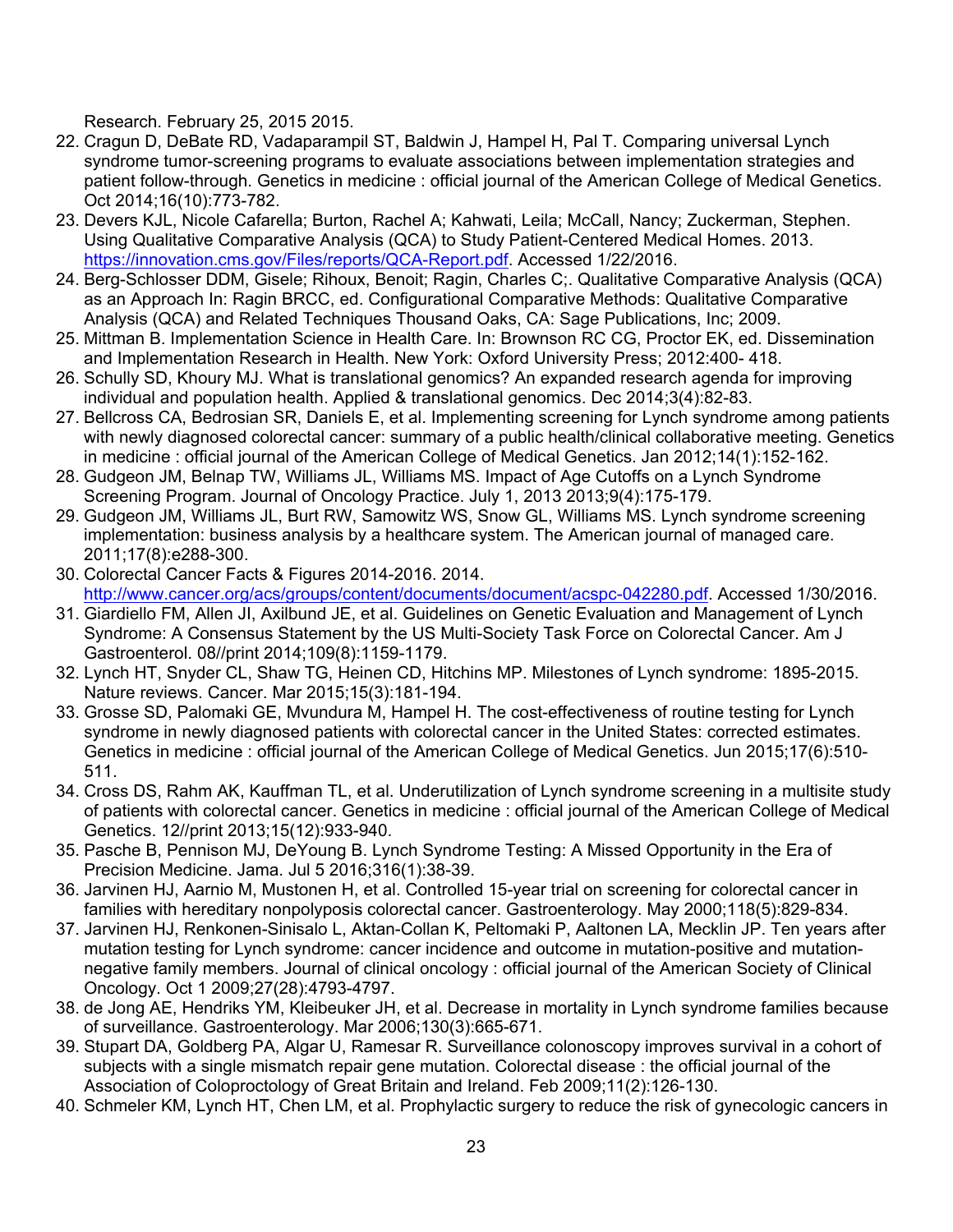the Lynch syndrome. The New England journal of medicine. Jan 19 2006;354(3):261-269.

- <span id="page-23-0"></span>41. Moreira L, Balaguer F, Lindor N, et al. Identification of Lynch syndrome among patients with colorectal cancer. Jama. Oct 17 2012;308(15):1555-1565.
- <span id="page-23-1"></span>42. Recommendations from the EGAPP Working Group: genetic testing strategies in newly diagnosed individuals with colorectal cancer aimed at reducing morbidity and mortality from Lynch syndrome in relatives. Genetics in medicine : official journal of the American College of Medical Genetics. Jan 2009;11(1):35-41.
- <span id="page-23-2"></span>43. Rubenstein JH, Enns R, Heidelbaugh J, Barkun A. American Gastroenterological Association Institute Guideline on the Diagnosis and Management of Lynch Syndrome. Gastroenterology. Sep 2015;149(3):777- 782; quiz e716-777.
- <span id="page-23-15"></span>44. Stoffel EM, Mangu PB, Gruber SB, et al. Hereditary colorectal cancer syndromes: American Society of Clinical Oncology Clinical Practice Guideline endorsement of the familial risk-colorectal cancer: European Society for Medical Oncology Clinical Practice Guidelines. Journal of clinical oncology : official journal of the American Society of Clinical Oncology. Jan 10 2015;33(2):209-217.
- 45. Balmana J, Balaguer F, Cervantes A, Arnold D. Familial risk-colorectal cancer: ESMO Clinical Practice Guidelines. Annals of oncology : official journal of the European Society for Medical Oncology. Oct 2013;24 Suppl 6:vi73-80.
- 46. Syngal S, Brand RE, Church JM, Giardiello FM, Hampel HL, Burt RW. ACG clinical guideline: Genetic testing and management of hereditary gastrointestinal cancer syndromes. Am J Gastroenterol. Feb 2015;110(2):223-262; quiz 263.
- <span id="page-23-3"></span>47. Weissman SM, Burt R, Church J, et al. Identification of individuals at risk for Lynch syndrome using targeted evaluations and genetic testing: National Society of Genetic Counselors and the Collaborative Group of the Americas on Inherited Colorectal Cancer joint practice guideline. Journal of genetic counseling. Aug 2012;21(4):484-493.
- <span id="page-23-4"></span>48. NCCN. Clinical Practice Guidelines in Oncology - Genetic/Familial High-Risk Assessment: Colorectal. 2015; Version 2.2015. Available at: [http://www.nccn.org/professionals/physician\\_gls/pdf/genetics\\_colon.pdf.](http://www.nccn.org/professionals/physician_gls/pdf/genetics_colon.pdf) Accessed 1/22/2016.
- <span id="page-23-5"></span>49. Pai RK, Pai RK. A Practical Approach to the Evaluation of Gastrointestinal Tract Carcinomas for Lynch Syndrome. The American journal of surgical pathology. Apr 2016;40(4):e17-34.
- <span id="page-23-6"></span>50. Le DT, Uram JN, Wang H, et al. PD-1 Blockade in Tumors with Mismatch-Repair Deficiency. The New England journal of medicine. Jun 25 2015;372(26):2509-2520.
- <span id="page-23-7"></span>51. McCann GA, Eisenhauer EL. Hereditary cancer syndromes with high risk of endometrial and ovarian cancer: surgical options for personalized care. Journal of surgical oncology. Jan 2015;111(1):118-124.
- <span id="page-23-8"></span>52. Coates R, Williams M, Melillo S, Gudgeon J. Genetic testing for lynch syndrome in individuals newly diagnosed with colorectal cancer to reduce morbidity and mortality from colorectal cancer in their relatives. PLoS currents. 2011;3:Rrn1246.
- <span id="page-23-9"></span>53. Hampel H. Genetic counseling and cascade genetic testing in Lynch syndrome. Familial cancer. Jul 2016;15(3):423-427.
- <span id="page-23-10"></span>54. Heald B, Plesec T, Liu X, et al. Implementation of Universal Microsatellite Instability and Immunohistochemistry Screening for Diagnosing Lynch Syndrome in a Large Academic Medical Center. Journal of Clinical Oncology. April 1, 2013 2013;31(10):1336-1340.
- <span id="page-23-11"></span>55. Frolova AI, Babb SA, Zantow E, et al. Impact of an immunohistochemistry-based universal screening protocol for Lynch syndrome in endometrial cancer on genetic counseling and testing. Gynecol Oncol. Apr 2015;137(1):7-13.
- <span id="page-23-12"></span>56. Corinne Daly CR, Marcia Facey, Natalie A. Baker, Nancy N. Baxter. Reflex Lynch syndrome screening by example: A review of existing programs. Journal of clinical oncology : official journal of the American Society of Clinical Oncology. 2015;33(suppl 3):abstr 543.
- <span id="page-23-13"></span>57. Cohen SA. Current Lynch syndrome tumor screening practices: a survey of genetic counselors. Journal of genetic counseling. Feb 2014;23(1):38-47.
- <span id="page-23-14"></span>58. Beamer LC, Grant ML, Espenschied CR, et al. Reflex immunohistochemistry and microsatellite instability testing of colorectal tumors for Lynch syndrome among US cancer programs and follow-up of abnormal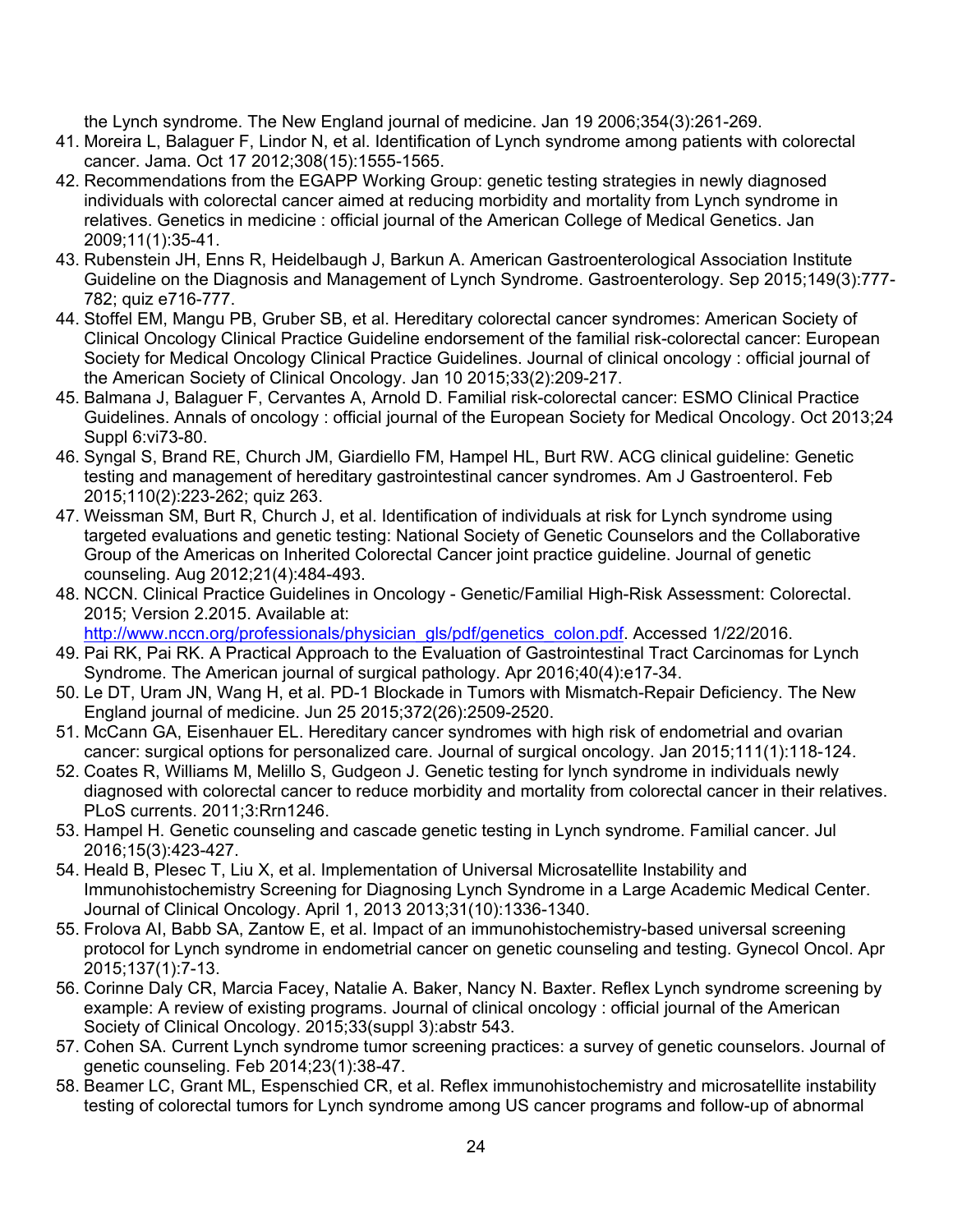results. Journal of clinical oncology : official journal of the American Society of Clinical Oncology. Apr 1 2012;30(10):1058-1063.

- <span id="page-24-0"></span>59. Ellis P, Robinson P, Ciliska D, et al. A systematic review of studies evaluating diffusion and dissemination of selected cancer control interventions. Health psychology : official journal of the Division of Health Psychology, American Psychological Association. Sep 2005;24(5):488-500.
- <span id="page-24-1"></span>60. Sculpher MJ, Pang FS, Manca A, et al. Generalisability in economic evaluation studies in healthcare: a review and case studies. Health technology assessment (Winchester, England). Dec 2004;8(49):iii-iv, 1- 192.
- <span id="page-24-2"></span>61. Schlander M. The use of cost-effectiveness by the National Institute for Health and Clinical Excellence (NICE): no(t yet an) exemplar of a deliberative process. J Med Ethics. Jul 2008;34(7):534-539.
- <span id="page-24-3"></span>62. The Precision Medicine Initiative. 2015; [https://www.whitehouse.gov/precision-medicine.](https://www.whitehouse.gov/precision-medicine) Accessed 1/30/2016.
- <span id="page-24-4"></span>63. National Academies of Sciences E, and Medicine. Applying an implementation science approach to genomic medicine: Workshop summary. Washington, DC: The National Academies Press; 2016.
- <span id="page-24-5"></span>64. Mills AM, Liou S, Ford JM, Berek JS, Pai RK, Longacre TA. Lynch syndrome screening should be considered for all patients with newly diagnosed endometrial cancer. The American journal of surgical pathology. Nov 2014;38(11):1501-1509.
- <span id="page-24-6"></span>65. Moline J, Mahdi H, Yang B, et al. Implementation of tumor testing for lynch syndrome in endometrial cancers at a large academic medical center. Gynecologic Oncology. 7// 2013;130(1):121-126.
- <span id="page-24-7"></span>66. Mange S, Bellcross C, Cragun D, et al. Creation of a network to promote universal screening for Lynch syndrome: the LynchSyndrome Screening Network. Journal of genetic counseling. Jun 2015;24(3):421- 427.
- <span id="page-24-8"></span>67. Goodfellow PJ, Billingsley CC, Lankes HA, et al. Combined Microsatellite Instability, MLH1 Methylation Analysis, and Immunohistochemistry for Lynch Syndrome Screening in Endometrial Cancers From GOG210: An NRG Oncology and Gynecologic Oncology Group Study. Journal of clinical oncology : official journal of the American Society of Clinical Oncology. Dec 20 2015;33(36):4301-4308.
- <span id="page-24-9"></span>68. Rahm AK, Kip NS, Williams JL, et al. Coordinating Laboratory and Clinical Data to Include Endometrial Tumor Testing in the Universal Lynch Syndrome Screening Program at Geisinger Health System. National Society of Genetic Counselors Annual Education Conference; 2015; Pittsburgh, PA.
- <span id="page-24-10"></span>69. Meyer LA, Broaddus RR, Lu KH. Endometrial cancer and Lynch syndrome: clinical and pathologic considerations. Cancer control : journal of the Moffitt Cancer Center. Jan 2009;16(1):14-22.
- <span id="page-24-11"></span>70. Schneider JL, Davis J, Kauffman TL, et al. Stakeholder perspectives on implementing a universal Lynch syndrome screening program: a qualitative study of early barriers and facilitators. Genetics in medicine : official journal of the American College of Medical Genetics. 04/16/online 2015.
- <span id="page-24-12"></span>71. Hunter JE, Zepp JM, Gilmore MJ, et al. Universal tumor screening for lynch syndrome: Assessment of the perspectives of patients with colorectal cancer regarding benefits and barriers. Cancer. 2015:n/a- n/a.
- <span id="page-24-13"></span>72. CFIR Technical Assistance Website. [http://cfirguide.org/.](http://cfirguide.org/) Accessed 1/30/2016.
- <span id="page-24-14"></span>73. Schofield L, Grieu F, Goldblatt J, Amanuel B, Iacopetta B. A state-wide population-based program for detection of lynch syndrome based upon immunohistochemical and molecular testing of colorectal tumours. Familial cancer. Mar 2012;11(1):1-6.
- <span id="page-24-15"></span>74. Yano EM, Green LW, Glanz K, et al. Implementation and spread of interventions into the multilevel context of routine practice and policy: implications for the cancer care continuum. Journal of the National Cancer Institute. Monographs. May 2012;2012(44):86-99.
- <span id="page-24-16"></span>75. Hamilton AB, Oishi S, Yano EM, Gammage CE, Marshall NJ, Scheuner MT. Factors influencing organizational adoption and implementation of clinical genetic services. Genetics in medicine : official journal of the American College of Medical Genetics. Mar 2014;16(3):238-245.
- <span id="page-24-17"></span>76. Rahm AK, Boggs JM, Martin C, et al. Facilitators and Barriers to Implementing SBIRT in Primary Care in Integrated Health Care Settings. Substance abuse : official publication of the Association for Medical Education and Research in Substance Abuse. Aug 15 2014:0.
- <span id="page-24-18"></span>77. Boggs JM RA, Martin CR, Beck A, Price DW, Backer TE, Gunter M, Ahmedani BK, Dearing JW. Feasibility of Implementing Screening Brief Intervention and Referral to Treatment (SBIRT) within Multiple Healthcare